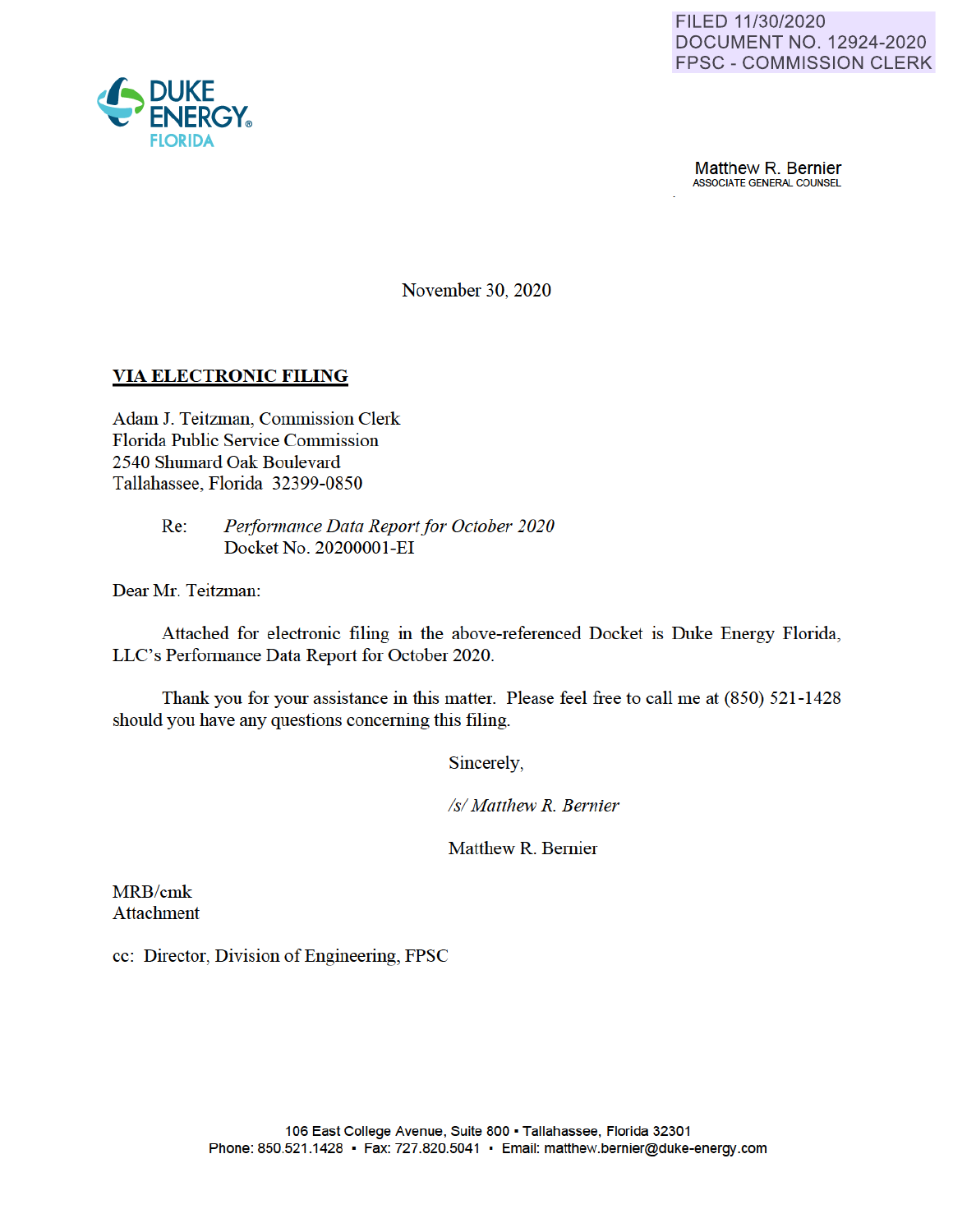### CERTIFICATE OF SERVICE Docket No. 20200001-EI

I HEREBY CERTIFY that a true copy of the above-mentioned document has been furnished to the following individuals via e-mail on this  $30<sup>th</sup>$  day of November, 2020.

Suzanne Brownless Office of General Counsel FL Public Service Commission 2540 Shumard Oak Blvd. Tallahassee, FL 32399-0850 sbrownle@psc.state fl.us

J. Beasley / J. Wahlen / M. Means Ausley McMullen P.O. Box 391 Tallahassee, FL 32302 jbeasley@ausley.com jwahlen@ausley.com mmeans@ausley.com

Russell A. Badders Gulf Power Company One Energy Place Pensacola, FL 32520 russell.badders@nexteraenergy.com

Kenneth A. Hoffman Florida Power & Light Company 134 W. Jefferson Street Tallahassee, FL 32301-1713 ken hoffman@fpl.com

Jon C. Moyle, Jr. Moyle Law Firm, P.A. 118 North Gadsden Street Tallahassee, FL 32301 jmoyle@moylelaw.com mqualls@moylelaw.com

 */s/ Matthew R. Bernier* Attorney

J.R. Kelly Office of Public Counsel 111 W. Madison St., Room 812 Tallahassee, FL 32399-1400 kelly.jr@leg.state fl.us

Paula K. Brown Regulatory Affairs Tampa Electric Company P.O. Box 111 Tampa, FL 33601-0111 regdept@tecoenergy.com

Maria Moncada / David Lee Florida Power & Light Company 700 Universe Blvd. (LAW/JB) Juno Beach, FL 33408-0420 maria moncada@fpl.com david.lee@fpl.com

James Brew / Laura W. Baker Stone Law Firm 1025 Thomas Jefferson St., N.W. Suite 800 West Washington, DC 20007 jbrew@smxblaw.com lwb@smxblaw.com

Mike Cassel Florida Public Utilities Company 208 Wildlight Avenue Yulee, FL 32097 mcassel@fpuc.com

Beth Keating Gunster, Yoakley & Stewart, P.A. 215 South Monroe Street, Suite 601 Tallahassee, FL 32301 bkeating@gunster.com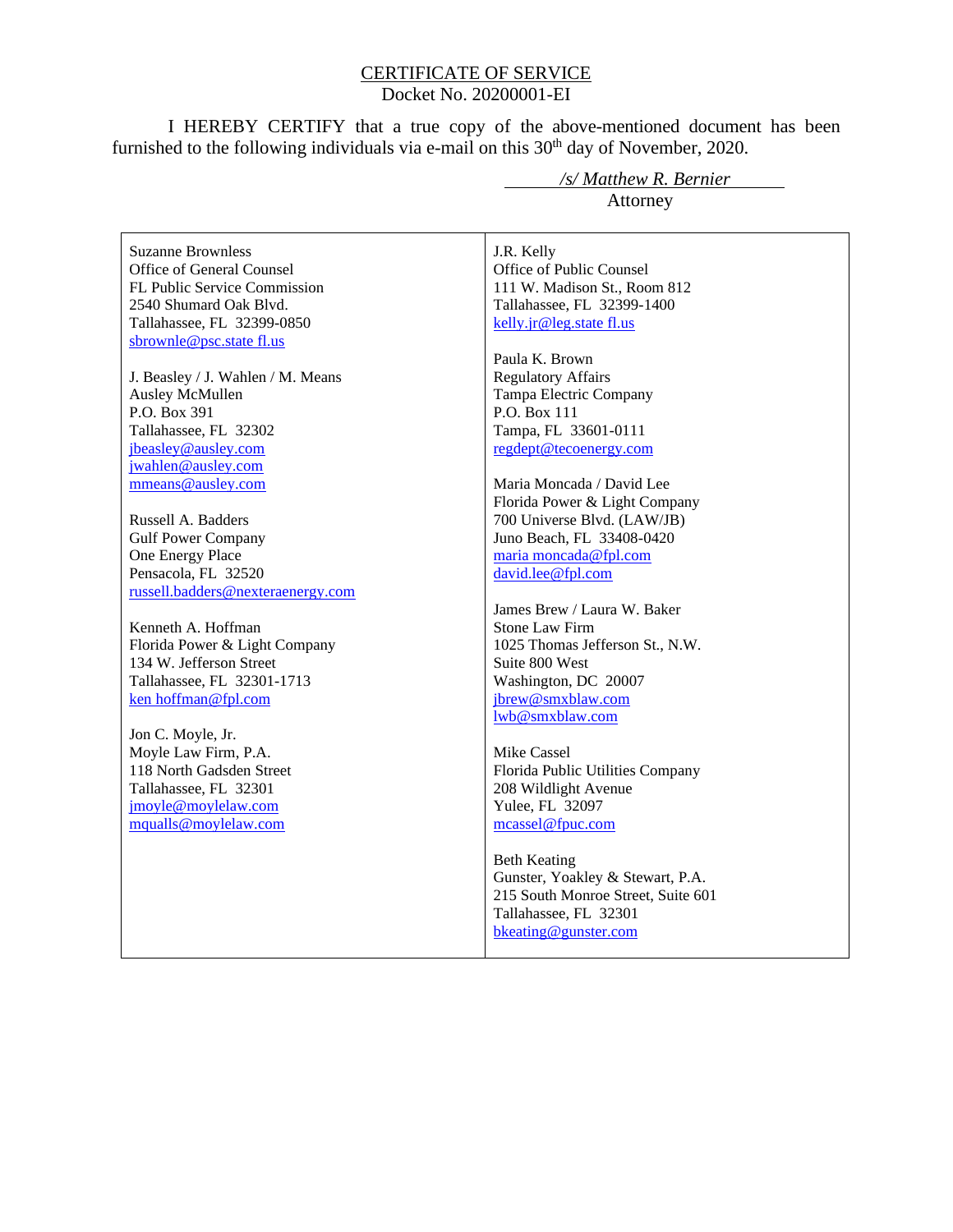| <b>Bartow CC</b>    | <b>Jan-20</b> | Feb-20    | Mar-20    | Apr-20    | May-20    | <b>Jun-20</b> | <b>Jul-20</b> | Aug-20    | Sep-20    | <b>Oct-20</b> | <b>Nov-20</b> | <b>Dec-20</b>    | Jan - Oct<br>Period |
|---------------------|---------------|-----------|-----------|-----------|-----------|---------------|---------------|-----------|-----------|---------------|---------------|------------------|---------------------|
| 1. EAF              | 83.93         | 99.00     | 94.62     | 95.42     | 98.18     | 100.00        | 99.70         | 99.14     | 99.78     | 99.34         | 0.00          | 0.00             | 96.88               |
| 2. PH               | 744           | 696       | 743       | 720       | 744       | 720           | 744           | 744       | 720       | 744           | $\mathbf 0$   | $\mathbf 0$      | 7,319               |
| 3. SH               | 615.8         | 621.1     | 661.0     | 549.1     | 654.2     | 691.9         | 742.6         | 730.4     | 669.5     | 699.5         | 0.0           | 0.0              | 6,635.0             |
| 4. RSH              | 8.6           | 69.0      | 43.2      | 137.9     | 78.5      | 28.1          | 0.1           | 7.2       | 49.0      | 39.6          | 0.0           | 0.0              | 461.1               |
| 5. UH               | 119.6         | 5.9       | 38.9      | 33.0      | 11.4      | 0.0           | 1.3           | 6.4       | 1.6       | 4.9           | 0.0           | 0.0              | 222.9               |
| 6. POH              | 119.2         | 0.0       | 0.0       | 0.0       | 0.0       | 0.0           | 0.0           | 0.0       | 0.0       | 0.0           | 0.0           | 0.0              | 119.2               |
| 7. FOH              | 0.4           | 5.7       | 34.5      | 1.7       | 0.0       | 0.0           | 1.3           | 6.4       | 1.6       | 4.9           | 0.0           | 0.0              | 56.5                |
| 8. MOH              | 0.0           | 0.3       | 4.4       | 31.3      | 11.4      | 0.0           | 0.0           | 0.0       | 0.0       | 0.0           | 0.0           | 0.0              | 47.2                |
| 9. PPOH             | 0.0           | 0.0       | 0.0       | 0.0       | 0.0       | 0.0           | 0.0           | 0.0       | 0.0       | 0.0           | 0.0           | 0.0              | $0.0\,$             |
| 10. LR PP (MW)      | 0.0           | 0.0       | 0.0       | 0.0       | 0.0       | 0.0           | 0.0           | 0.0       | 0.0       | 0.0           | 0.0           | 0.0              | $0.0\,$             |
| 11. PFOH            | 0.0           | 11.2      | 11.4      | 0.0       | 0.1       | 0.0           | 19.9          | 0.0       | 0.0       | 0.0           | 0.0           | 0.0              | 42.6                |
| 12. LR PF (MW)      | 0.0           | 108.2     | 108.2     | 0.0       | 105.5     | 0.0           | 55.3          | 0.0       | 0.0       | 0.0           | 0.0           | 0.0              | 83.4                |
| 13. PMOH            | 0.0           | 0.0       | 0.0       | 0.0       | 21.7      | 0.0           | 0.0           | 0.0       | 0.0       | 0.0           | 0.0           | 0.0              | 21.7                |
| 14. LR PM (MW)      | 0.0           | 0.0       | 0.0       | 0.0       | 114.2     | 0.0           | 0.0           | 0.0       | 0.0       | 0.0           | 0.0           | 0.0              | 114.2               |
| 15. NSC (MW)        | 1144          | 1144      | 1144      | 1144      | 1144      | 1144          | 1144          | 1144      | 1144      | 1144          | $\mathbf 0$   | $\boldsymbol{0}$ | 1144                |
| 16. OPER MBTU       | 4,050,994     | 4,286,777 | 4,724,966 | 3,333,386 | 4,344,128 | 4,836,805     | 5,246,371     | 5,034,287 | 4,527,059 | 4,927,283     | $\mathbf 0$   | 0                | 45,312,057          |
| 17. NET GEN (MWH)   | 555,214       | 552,497   | 602,801   | 443,687   | 577,023   | 653,418       | 715,825       | 685,700   | 612,742   | 666,148       | $\mathsf 0$   | $\mathbf 0$      | 6,065,055           |
| 18. ANOHR (BTU/KWH) | 7,296.3       | 7,758.9   | 7,838.4   | 7,512.9   | 7,528.5   | 7,402.3       | 7,329.1       | 7,341.8   | 7,388.2   | 7,396.7       | 0.0           | 0.0              | 7,471.0             |
| 19. NOF (%)         | 78.81         | 77.75     | 79.72     | 70.64     | 77.11     | 82.55         | 84.26         | 82.06     | 80.01     | 83.25         | 0.00          | 0.00             | 79.90               |
| 20. NPC (MW)        | 1144          | 1144      | 1144      | 1144      | 1144      | 1144          | 1144          | 1144      | 1144      | 1144          | $\mathbf 0$   | 0                | 1144                |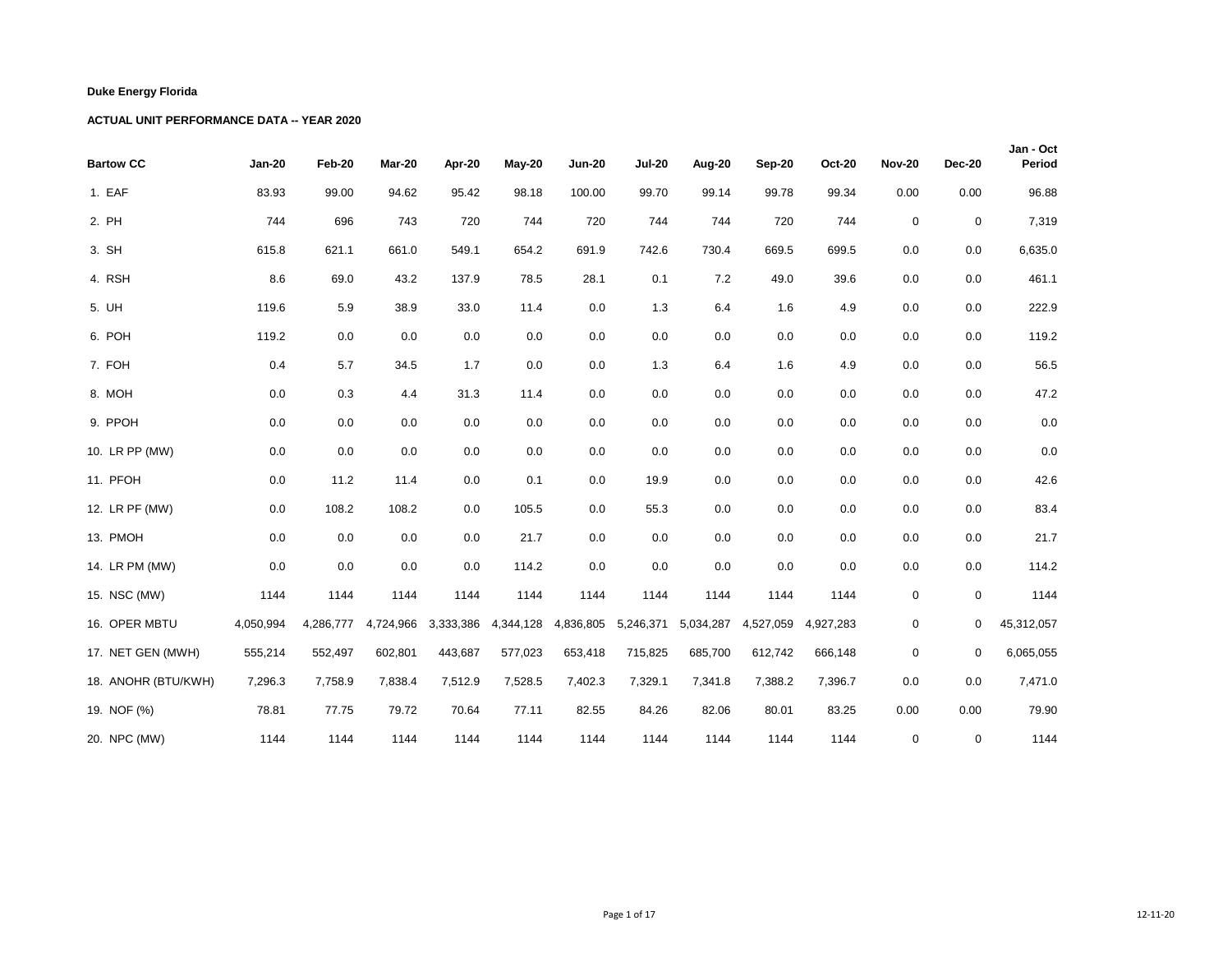| <b>OSPREY CC</b>    | <b>Jan-20</b> | Feb-20  | Mar-20      | Apr-20  | May-20            | <b>Jun-20</b> | <b>Jul-20</b> | Aug-20    | Sep-20  | <b>Oct-20</b>       | <b>Nov-20</b> | <b>Dec-20</b> | Jan - Oct<br>Period |
|---------------------|---------------|---------|-------------|---------|-------------------|---------------|---------------|-----------|---------|---------------------|---------------|---------------|---------------------|
| 1. EAF              | 99.53         | 96.55   | 0.00        | 54.31   | 100.00            | 100.00        | 100.00        | 99.45     | 98.44   | 99.59               | 0.00          | 0.00          | 84.73               |
| 2. PH               | 744           | 696     | 743         | 720     | 744               | 720           | 744           | 744       | 720     | 744                 | $\mathsf 0$   | $\mathbf 0$   | 7,319               |
| 3. SH               | 194.4         | 47.3    | 0.0         | 286.4   | 650.7             | 644.9         | 672.7         | 662.1     | 637.5   | 675.5               | 0.0           | 0.0           | 4,471.5             |
| 4. RSH              | 546.7         | 624.7   | 0.0         | 104.6   | 93.3              | 75.1          | 71.3          | 81.9      | 82.0    | 65.5                | 0.0           | 0.0           | 1,745.2             |
| 5. UH               | 2.8           | 24.0    | 743.0       | 329.0   | 0.0               | 0.0           | 0.0           | 0.0       | 0.5     | 3.1                 | 0.0           | 0.0           | 1,102.4             |
| 6. POH              | 0.0           | 24.0    | 743.0       | 24.0    | 0.0               | 0.0           | 0.0           | 0.0       | 0.0     | 0.0                 | 0.0           | 0.0           | 791.0               |
| 7. FOH              | 0.6           | 0.0     | 0.0         | 305.0   | 0.0               | 0.0           | 0.0           | 0.0       | 0.5     | 3.1                 | 0.0           | 0.0           | 309.1               |
| 8. MOH              | 2.3           | 0.0     | 0.0         | 0.0     | 0.0               | 0.0           | 0.0           | 0.0       | 0.0     | 0.0                 | 0.0           | 0.0           | $2.3\,$             |
| 9. PPOH             | 0.0           | 0.0     | 0.0         | 0.0     | 0.0               | 0.0           | 0.0           | 0.0       | 0.0     | 0.0                 | 0.0           | 0.0           | $0.0\,$             |
| 10. LR PP (MW)      | 0.0           | 0.0     | 0.0         | 0.0     | 0.0               | 0.0           | 0.0           | 0.0       | 0.0     | 0.0                 | 0.0           | 0.0           | $0.0\,$             |
| 11. PFOH            | 3.5           | 0.0     | 0.0         | 0.0     | 0.0               | 0.0           | 0.0           | 130.6     | 339.4   | 0.0                 | 0.0           | 0.0           | 473.6               |
| 12. LR PF (MW)      | 111.3         | 0.0     | 0.0         | 0.0     | 0.0               | 0.0           | 0.0           | 18.4      | 18.4    | 0.0                 | 0.0           | 0.0           | 19.1                |
| 13. PMOH            | 0.0           | 0.0     | 0.0         | 0.0     | 0.0               | 0.0           | 0.0           | 0.0       | 0.0     | 0.0                 | 0.0           | 0.0           | $0.0\,$             |
| 14. LR PM (MW)      | 0.0           | 0.0     | 0.0         | 0.0     | 0.0               | 0.0           | 0.0           | 0.0       | 0.0     | 0.0                 | 0.0           | 0.0           | 0.0                 |
| 15. NSC (MW)        | 582           | 582     | 582         | 582     | 582               | 582           | 582           | 582       | 582     | 582                 | $\pmb{0}$     | $\mathbf 0$   | 582                 |
| 16. OPER MBTU       | 541,636       | 110,673 | 0           |         | 790,816 2,063,929 | 2,031,821     | 2,147,031     | 2,088,278 |         | 1,939,717 2,127,754 | $\mathbf 0$   | 0             | 13,841,656          |
| 17. NET GEN (MWH)   | 71,968        | 14,619  | $\mathbf 0$ | 93,205  | 282,305           | 276,486       | 292,433       | 284,360   | 267,137 | 292,801             | $\pmb{0}$     | $\mathbf 0$   | 1,875,314           |
| 18. ANOHR (BTU/KWH) | 7,526.1       | 7,570.5 | 0.0         | 8,484.7 | 7,311.0           | 7,348.7       | 7,342.0       | 7,343.8   | 7,261.1 | 7,266.9             | 0.0           | 0.0           | 7,381.0             |
| 19. NOF (%)         | 63.60         | 53.12   | 0.00        | 55.91   | 74.55             | 73.67         | 74.69         | 73.79     | 72.00   | 74.48               | 0.00          | 0.00          | 72.06               |
| 20. NPC (MW)        | 582           | 582     | 582         | 582     | 582               | 582           | 582           | 582       | 582     | 582                 | $\mathbf 0$   | $\mathbf 0$   | 582                 |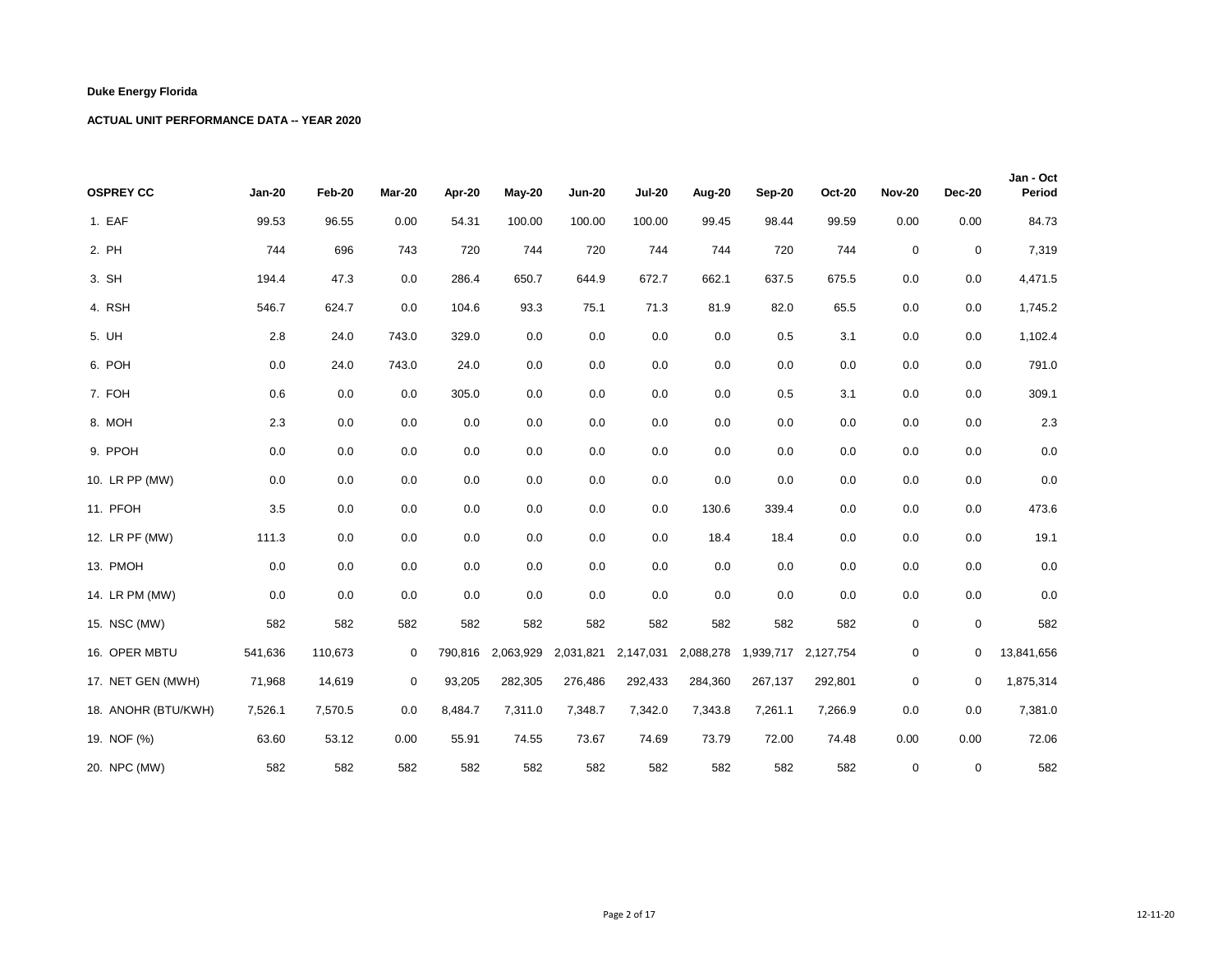| <b>HINES Power Block 1</b> | <b>Jan-20</b> | Feb-20    | Mar-20    | Apr-20    | May-20    | <b>Jun-20</b> | <b>Jul-20</b> | Aug-20    | Sep-20    | <b>Oct-20</b> | <b>Nov-20</b> | <b>Dec-20</b> | Jan - Oct<br>Period |
|----------------------------|---------------|-----------|-----------|-----------|-----------|---------------|---------------|-----------|-----------|---------------|---------------|---------------|---------------------|
| 1. EAF                     | 98.88         | 88.34     | 95.76     | 82.92     | 93.59     | 73.83         | 100.00        | 98.12     | 98.74     | 6.93          | 0.00          | 0.00          | 83.67               |
| 2. PH                      | 744           | 696       | 743       | 720       | 744       | 720           | 744           | 744       | 720       | 744           | $\mathsf 0$   | $\mathbf 0$   | 7,319               |
| 3. SH                      | 259.0         | 575.2     | 654.6     | 573.3     | 632.1     | 531.6         | 744.0         | 710.2     | 688.9     | 3.6           | 0.0           | 0.0           | 5,372.5             |
| 4. RSH                     | 476.7         | 42.3      | 57.4      | 24.0      | 64.3      | 0.0           | 0.0           | 19.8      | 23.6      | 48.0          | 0.0           | 0.0           | 756.0               |
| 5. UH                      | 8.3           | 78.5      | 31.0      | 122.7     | 47.7      | 188.4         | 0.0           | 14.0      | 7.5       | 692.4         | 0.0           | 0.0           | 1,190.5             |
| 6. POH                     | 0.0           | 0.0       | 0.0       | 0.0       | 0.0       | 0.0           | 0.0           | 0.0       | 0.0       | 692.4         | 0.0           | 0.0           | 692.4               |
| 7. FOH                     | 8.3           | 61.4      | 31.0      | 1.7       | 11.4      | 188.4         | 0.0           | 1.7       | 0.0       | 0.0           | 0.0           | 0.0           | 303.9               |
| 8. MOH                     | 0.0           | 17.1      | 0.0       | 121.0     | 36.3      | 0.0           | 0.0           | 12.3      | 7.5       | 0.0           | 0.0           | 0.0           | 194.2               |
| 9. PPOH                    | 0.0           | 0.0       | 0.0       | 0.0       | 0.0       | 0.0           | 0.0           | 0.0       | 11.3      | 0.0           | 0.0           | 0.0           | 11.3                |
| 10. LR PP (MW)             | 0.0           | 0.0       | 0.0       | 0.0       | 0.0       | 0.0           | 0.0           | 0.0       | 68.8      | 0.0           | 0.0           | 0.0           | 68.8                |
| 11. PFOH                   | 0.0           | 16.6      | 5.0       | 2.1       | 0.0       | 0.0           | 0.0           | 0.0       | 0.0       | 0.0           | 0.0           | 0.0           | 23.7                |
| 12. LR PF (MW)             | 0.0           | 77.0      | 49.5      | 82.0      | 0.0       | 0.0           | 0.0           | 0.0       | 0.0       | 0.0           | 0.0           | 0.0           | 71.6                |
| 13. PMOH                   | 0.0           | 0.0       | 0.0       | 0.0       | 0.0       | 0.0           | 0.0           | 0.0       | 0.0       | 0.0           | 0.0           | 0.0           | $0.0\,$             |
| 14. LR PM (MW)             | 0.0           | 0.0       | 0.0       | 0.0       | 0.0       | 0.0           | 0.0           | 0.0       | 0.0       | 0.0           | 0.0           | 0.0           | 0.0                 |
| 15. NSC (MW)               | 490           | 490       | 490       | 490       | 490       | 490           | 490           | 490       | 490       | 490           | $\pmb{0}$     | $\mathbf 0$   | 490                 |
| 16. OPER MBTU              | 780,815       | 1,648,431 | 1,880,686 | 1,642,991 | 1,823,994 | 1,556,416     | 2,249,479     | 2,047,183 | 1,993,767 | 6,060         | $\mathbf 0$   | $\mathbf 0$   | 15,629,823          |
| 17. NET GEN (MWH)          | 102,818       | 215,761   | 250,559   | 219,501   | 240,760   | 205,204       | 300,649       | 275,796   | 262,778   | 316           | $\pmb{0}$     | $\mathbf 0$   | 2,074,142           |
| 18. ANOHR (BTU/KWH)        | 7,594.1       | 7,640.1   | 7,506.0   | 7,485.1   | 7,576.0   | 7,584.7       | 7,482.1       | 7,422.8   | 7,587.3   | 19,178.0      | 0.0           | 0.0           | 7,535.6             |
| 19. NOF (%)                | 81.02         | 76.55     | 78.12     | 78.13     | 77.74     | 78.78         | 82.47         | 79.25     | 77.84     | 18.01         | 0.00          | 0.00          | 78.79               |
| 20. NPC (MW)               | 490           | 490       | 490       | 490       | 490       | 490           | 490           | 490       | 490       | 490           | $\mathbf 0$   | 0             | 490                 |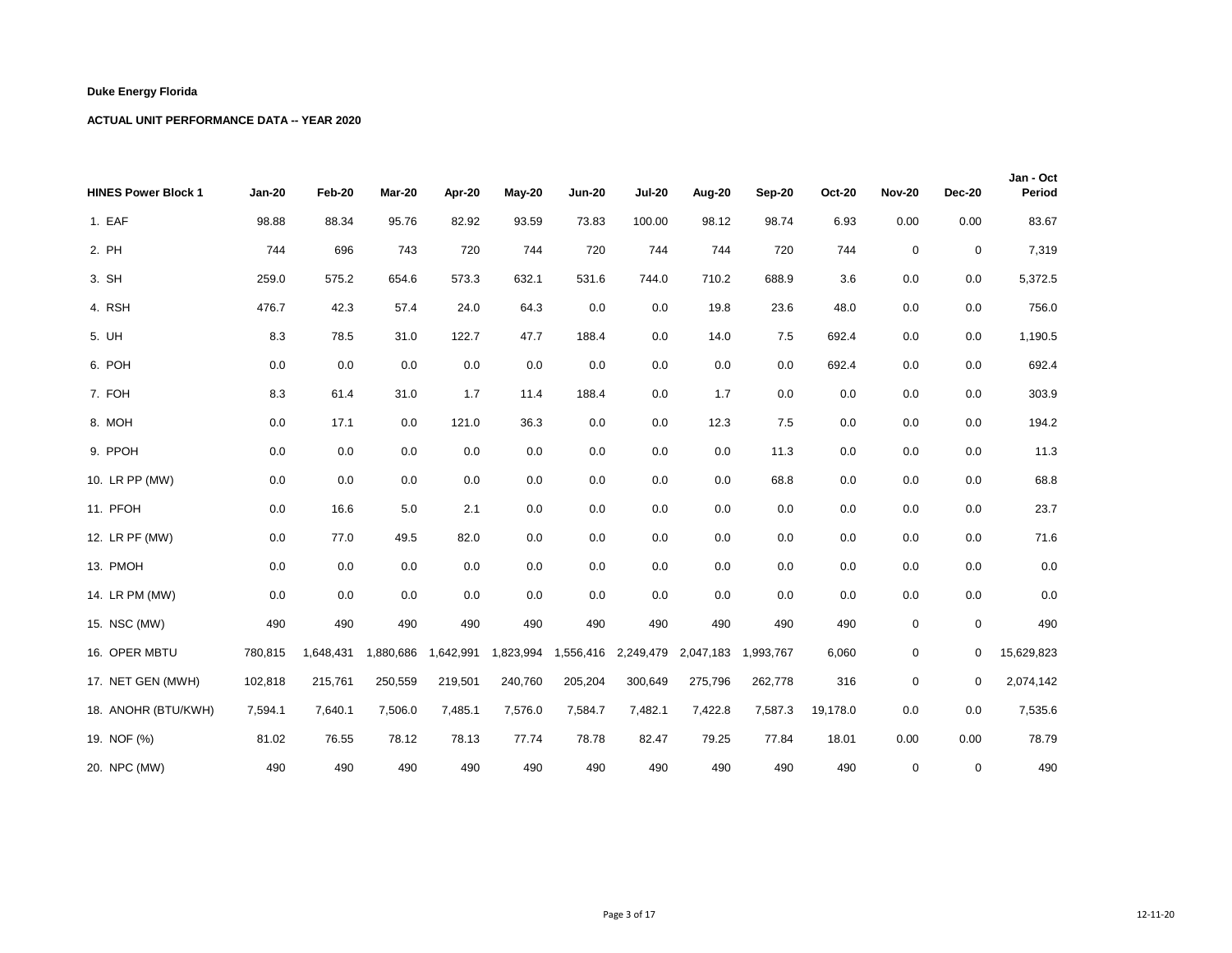| <b>HINES Power Block 2</b> | <b>Jan-20</b> | Feb-20    | Mar-20 | Apr-20  | May-20    | <b>Jun-20</b> | <b>Jul-20</b> | Aug-20    | Sep-20  | <b>Oct-20</b>       | <b>Nov-20</b> | <b>Dec-20</b> | Jan - Oct<br>Period |
|----------------------------|---------------|-----------|--------|---------|-----------|---------------|---------------|-----------|---------|---------------------|---------------|---------------|---------------------|
| 1. EAF                     | 100.00        | 94.56     | 0.00   | 29.43   | 81.90     | 86.67         | 99.97         | 99.96     | 99.92   | 100.00              | 0.00          | 0.00          | 79.22               |
| 2. PH                      | 744           | 696       | 743    | 720     | 744       | 720           | 744           | 744       | 720     | 744                 | $\mathbf 0$   | $\mathbf 0$   | 7,319               |
| 3. SH                      | 703.6         | 559.2     | 0.0    | 246.4   | 578.7     | 623.3         | 744.0         | 744.0     | 671.6   | 709.7               | 0.0           | 0.0           | 5,580.5             |
| 4. RSH                     | 40.5          | 99.0      | 0.0    | 12.9    | 40.2      | 17.2          | 0.0           | 0.0       | 48.4    | 34.3                | 0.0           | 0.0           | 292.4               |
| 5. UH                      | 0.0           | 37.9      | 743.0  | 460.6   | 125.1     | 79.5          | 0.0           | 0.0       | 0.0     | 0.0                 | 0.0           | 0.0           | 1,446.1             |
| 6. POH                     | 0.0           | 24.2      | 743.0  | 442.3   | 0.0       | 0.0           | 0.0           | 0.0       | 0.0     | 0.0                 | 0.0           | 0.0           | 1,209.5             |
| 7. FOH                     | 0.0           | 6.9       | 0.0    | 18.3    | 26.1      | 26.3          | 0.0           | 0.0       | 0.0     | 0.0                 | 0.0           | 0.0           | 77.6                |
| 8. MOH                     | 0.0           | 6.8       | 0.0    | 0.0     | 99.0      | 53.2          | 0.0           | 0.0       | 0.0     | 0.0                 | 0.0           | 0.0           | 159.1               |
| 9. PPOH                    | 0.0           | 0.0       | 0.0    | 0.0     | 0.0       | 0.0           | 2.0           | 0.0       | 5.0     | 0.0                 | 0.0           | 0.0           | 7.0                 |
| 10. LR PP (MW)             | 0.0           | 0.0       | 0.0    | 0.0     | 0.0       | 0.0           | 63.2          | 0.0       | 59.5    | 0.0                 | 0.0           | 0.0           | 60.6                |
| 11. PFOH                   | 0.0           | 0.0       | 0.0    | 165.1   | 41.7      | 91.1          | 0.0           | 1.2       | 0.0     | 0.0                 | 0.0           | 0.0           | 299.0               |
| 12. LR PF (MW)             | 0.0           | 0.0       | 0.0    | 150.2   | 120.1     | 94.7          | 0.0           | 137.1     | 0.0     | 0.0                 | 0.0           | 0.0           | 129.0               |
| 13. PMOH                   | 0.0           | 0.0       | 0.0    | 1.4     | 0.0       | 0.0           | 0.0           | 0.0       | 0.0     | 0.0                 | 0.0           | 0.0           | 1.4                 |
| 14. LR PM (MW)             | 0.0           | 0.0       | 0.0    | 65.1    | 0.0       | 0.0           | 0.0           | 0.0       | 0.0     | 0.0                 | 0.0           | 0.0           | 65.1                |
| 15. NSC (MW)               | 524           | 524       | 524    | 524     | 524       | 524           | 524           | 524       | 524     | 524                 | $\mathbf 0$   | $\mathbf 0$   | 524                 |
| 16. OPER MBTU              | 2,149,462     | 1,871,576 | 0      | 682,347 | 1,638,690 | 1,955,733     | 2,438,251     | 2,356,982 |         | 2,088,637 2,347,799 | $\pmb{0}$     | 0             | 17,529,478          |
| 17. NET GEN (MWH)          | 290,864       | 252,437   | 0      | 89,489  | 214,825   | 257,381       | 324,395       | 317,245   | 279,715 | 317,919             | $\mathbf 0$   | $\mathbf 0$   | 2,344,270           |
| 18. ANOHR (BTU/KWH)        | 7,389.9       | 7,414.0   | 0.0    | 7,624.9 | 7,628.0   | 7,598.6       | 7,516.3       | 7,429.5   | 7,467.0 | 7,384.9             | 0.0           | 0.0           | 7,477.6             |
| 19. NOF (%)                | 78.90         | 86.15     | 0.00   | 69.30   | 70.84     | 78.80         | 83.21         | 81.37     | 79.48   | 85.49               | 0.00          | 0.00          | 80.17               |
| 20. NPC (MW)               | 524           | 524       | 524    | 524     | 524       | 524           | 524           | 524       | 524     | 524                 | $\mathbf 0$   | $\mathbf 0$   | 524                 |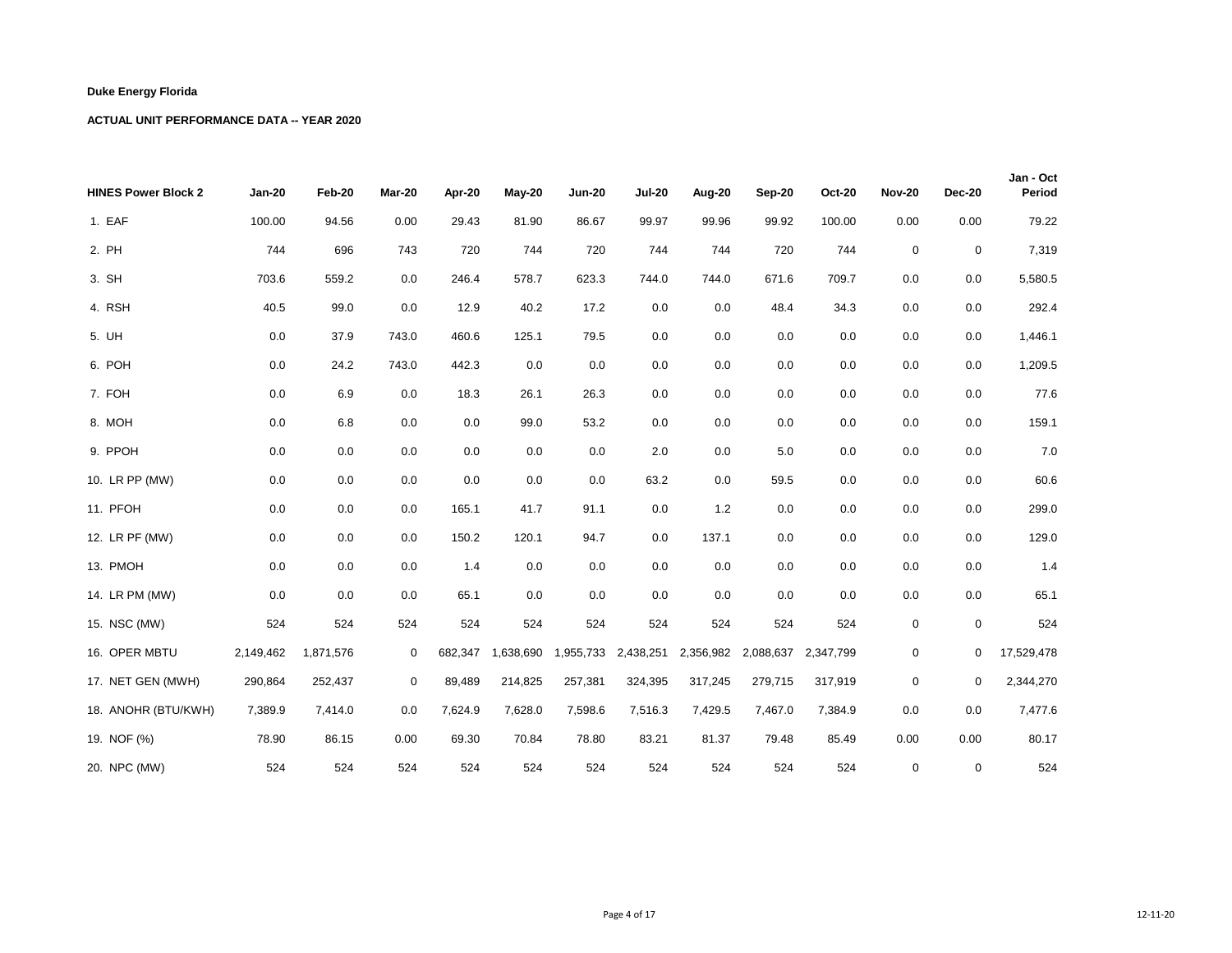| <b>HINES Power Block 3</b> | <b>Jan-20</b> | Feb-20  | Mar-20              | Apr-20    | May-20    | <b>Jun-20</b> | <b>Jul-20</b> | Aug-20    | Sep-20  | <b>Oct-20</b>       | <b>Nov-20</b> | <b>Dec-20</b> | Jan - Oct<br>Period |
|----------------------------|---------------|---------|---------------------|-----------|-----------|---------------|---------------|-----------|---------|---------------------|---------------|---------------|---------------------|
| 1. EAF                     | 100.00        | 99.52   | 100.00              | 99.65     | 77.43     | 99.65         | 94.83         | 92.04     | 100.00  | 99.98               | 0.00          | 0.00          | 96.26               |
| 2. PH                      | 744           | 696     | 743                 | 720       | 744       | 720           | 744           | 744       | 720     | 744                 | $\mathbf 0$   | $\mathbf 0$   | 7,319               |
| 3. SH                      | 460.1         | 460.2   | 726.7               | 656.0     | 521.0     | 714.9         | 678.2         | 657.6     | 633.6   | 725.2               | 0.0           | 0.0           | 6,233.3             |
| 4. RSH                     | 284.0         | 233.0   | 16.3                | 61.5      | 55.1      | 3.1           | 28.8          | 27.2      | 86.4    | 18.7                | 0.0           | 0.0           | 814.0               |
| 5. UH                      | 0.0           | 2.8     | 0.0                 | 2.5       | 167.9     | 2.0           | 37.1          | 59.2      | 0.0     | 0.1                 | 0.0           | 0.0           | 271.7               |
| 6. POH                     | 0.0           | 0.0     | 0.0                 | 0.0       | 0.0       | 0.0           | 0.0           | 0.0       | 0.0     | 0.0                 | 0.0           | 0.0           | $0.0\,$             |
| 7. FOH                     | 0.0           | 2.8     | 0.0                 | 0.0       | 54.8      | 2.0           | 25.5          | 55.2      | 0.0     | 0.1                 | 0.0           | 0.0           | 140.5               |
| 8. MOH                     | 0.0           | 0.0     | 0.0                 | 2.5       | 113.1     | 0.0           | 11.6          | 4.0       | 0.0     | 0.0                 | 0.0           | 0.0           | 131.2               |
| 9. PPOH                    | 0.0           | 0.0     | 0.0                 | 0.0       | 0.0       | 1.3           | 1.0           | 0.0       | 0.0     | 0.0                 | 0.0           | 0.0           | 2.3                 |
| 10. LR PP (MW)             | 0.0           | 0.0     | 0.0                 | 0.0       | 0.0       | 51.4          | 56.2          | 0.0       | 0.0     | 0.0                 | 0.0           | 0.0           | 53.5                |
| 11. PFOH                   | 0.0           | 4.0     | 0.0                 | 0.0       | 0.0       | 2.0           | 7.4           | 0.0       | 0.0     | 0.0                 | 0.0           | 0.0           | 13.5                |
| 12. LR PF (MW)             | 0.0           | 61.6    | 0.0                 | 0.0       | 0.0       | 88.1          | 88.7          | 0.0       | 0.0     | 0.0                 | 0.0           | 0.0           | 80.6                |
| 13. PMOH                   | 0.0           | 0.0     | 0.0                 | 0.0       | 0.0       | 0.0           | 0.0           | 0.0       | 0.0     | 0.0                 | 0.0           | 0.0           | $0.0\,$             |
| 14. LR PM (MW)             | 0.0           | 0.0     | 0.0                 | 0.0       | 0.0       | 0.0           | 0.0           | 0.0       | 0.0     | 0.0                 | 0.0           | 0.0           | 0.0                 |
| 15. NSC (MW)               | 515           | 515     | 515                 | 515       | 515       | 515           | 515           | 515       | 515     | 515                 | $\pmb{0}$     | $\mathbf 0$   | 515                 |
| 16. OPER MBTU              | 1,364,781     |         | 1,411,103 2,170,967 | 1,926,864 | 1,459,758 | 2,191,328     | 2,044,783     | 1,974,022 |         | 1,869,332 2,326,090 | $\mathbf 0$   | 0             | 18,739,029          |
| 17. NET GEN (MWH)          | 181,972       | 196,056 | 299,188             | 266,592   | 197,411   | 307,369       | 281,736       | 265,713   | 258,487 | 326,980             | $\pmb{0}$     | 0             | 2,581,504           |
| 18. ANOHR (BTU/KWH)        | 7,499.9       | 7,197.5 | 7,256.2             | 7,227.8   | 7,394.5   | 7,129.3       | 7,257.8       | 7,429.2   | 7,231.8 | 7,113.9             | 0.0           | 0.0           | 7,259.0             |
| 19. NOF (%)                | 76.81         | 82.72   | 79.95               | 78.92     | 73.57     | 83.48         | 80.67         | 78.47     | 79.21   | 87.55               | 0.00          | 0.00          | 80.42               |
| 20. NPC (MW)               | 515           | 515     | 515                 | 515       | 515       | 515           | 515           | 515       | 515     | 515                 | $\mathbf 0$   | 0             | 515                 |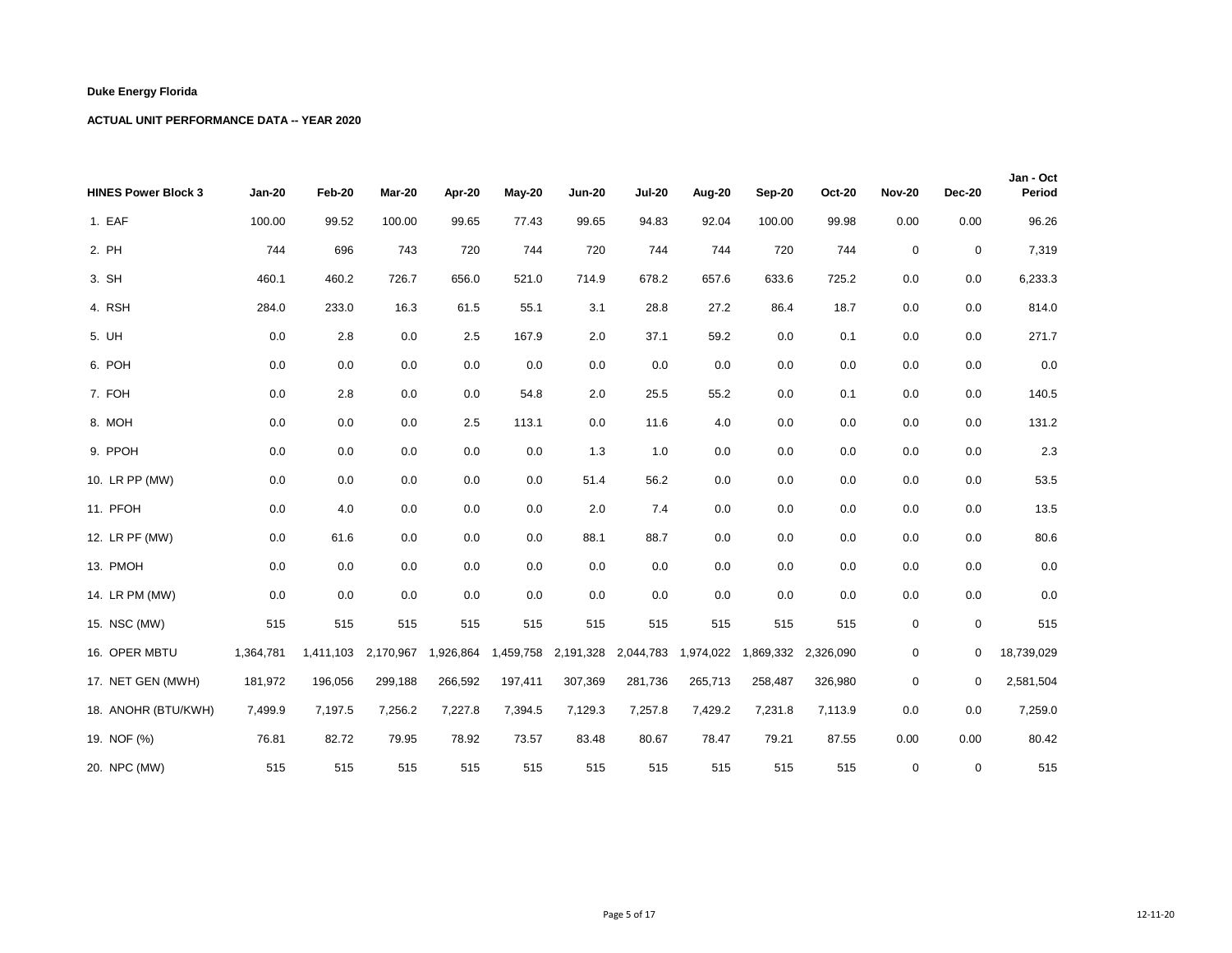| <b>HINES Power Block 4</b> | <b>Jan-20</b> | Feb-20    | Mar-20    | Apr-20    | May-20    | <b>Jun-20</b> | <b>Jul-20</b> | Aug-20    | Sep-20  | <b>Oct-20</b>       | <b>Nov-20</b> | <b>Dec-20</b> | Jan - Oct<br>Period |
|----------------------------|---------------|-----------|-----------|-----------|-----------|---------------|---------------|-----------|---------|---------------------|---------------|---------------|---------------------|
| 1. EAF                     | 99.14         | 100.00    | 94.34     | 94.07     | 99.85     | 100.00        | 83.67         | 90.96     | 99.44   | 98.64               | 0.00          | 0.00          | 95.97               |
| 2. PH                      | 744           | 696       | 743       | 720       | 744       | 720           | 744           | 744       | 720     | 744                 | $\mathbf 0$   | $\mathbf 0$   | 7,319               |
| 3. SH                      | 720.9         | 648.9     | 663.2     | 556.2     | 697.4     | 720.0         | 618.7         | 654.7     | 696.7   | 728.4               | 0.0           | 0.0           | 6,705.0             |
| 4. RSH                     | 17.6          | 47.1      | 38.2      | 121.2     | 46.6      | 0.0           | 3.8           | 22.0      | 23.3    | 5.5                 | 0.0           | 0.0           | 325.3               |
| 5. UH                      | 5.6           | 0.0       | 41.7      | 42.6      | 0.0       | 0.0           | 121.5         | 67.3      | 0.0     | 10.1                | 0.0           | 0.0           | 288.7               |
| 6. POH                     | 0.0           | 0.0       | 0.0       | 0.0       | 0.0       | 0.0           | 0.0           | 0.0       | 0.0     | 0.0                 | 0.0           | 0.0           | $0.0\,$             |
| 7. FOH                     | 5.6           | 0.0       | 41.7      | 42.6      | 0.0       | 0.0           | 121.5         | 67.3      | 0.0     | 10.1                | 0.0           | 0.0           | 288.7               |
| 8. MOH                     | 0.0           | 0.0       | 0.0       | 0.0       | 0.0       | 0.0           | 0.0           | 0.0       | 0.0     | 0.0                 | 0.0           | 0.0           | $0.0\,$             |
| 9. PPOH                    | 0.0           | 0.0       | 0.0       | 0.0       | 9.0       | 0.0           | 0.0           | 0.0       | 0.0     | 0.0                 | 0.0           | 0.0           | 9.0                 |
| 10. LR PP (MW)             | 0.0           | 0.0       | 0.0       | 0.0       | 63.1      | 0.0           | 0.0           | 0.0       | 0.0     | 0.0                 | 0.0           | 0.0           | 63.1                |
| 11. PFOH                   | 5.6           | 0.0       | 3.0       | 0.6       | 0.0       | 0.0           | 0.0           | 0.0       | 14.1    | 0.0                 | 0.0           | 0.0           | 23.2                |
| 12. LR PF (MW)             | 78.1          | 0.0       | 62.4      | 89.0      | 0.0       | 0.0           | 0.0           | 0.0       | 62.0    | 0.0                 | 0.0           | 0.0           | 66.6                |
| 13. PMOH                   | 0.0           | 0.0       | 0.0       | 0.0       | 0.0       | 0.0           | 0.0           | 0.0       | 14.0    | 0.0                 | 0.0           | 0.0           | 14.0                |
| 14. LR PM (MW)             | 0.0           | 0.0       | 0.0       | 0.0       | 0.0       | 0.0           | 0.0           | 0.0       | 87.0    | 0.0                 | 0.0           | 0.0           | 87.0                |
| 15. NSC (MW)               | 516           | 516       | 516       | 516       | 516       | 516           | 516           | 516       | 516     | 516                 | $\pmb{0}$     | $\mathbf 0$   | 516                 |
| 16. OPER MBTU              | 2,200,579     | 1,936,502 | 1,918,280 | 1,634,032 | 2,088,963 | 2,248,109     | 1,886,386     | 1,930,518 |         | 2,072,197 2,373,395 | $\mathbf 0$   | $\mathbf 0$   | 20,288,961          |
| 17. NET GEN (MWH)          | 317,533       | 278,017   | 267,248   | 228,911   | 295,448   | 317,783       | 264,962       | 272,211   | 289,926 | 334,914             | $\pmb{0}$     | 0             | 2,866,953           |
| 18. ANOHR (BTU/KWH)        | 6,930.2       | 6,965.4   | 7,177.9   | 7,138.3   | 7,070.5   | 7,074.4       | 7,119.5       | 7,092.0   | 7,147.3 | 7,086.6             | 0.0           | 0.0           | 7,076.8             |
| 19. NOF (%)                | 85.37         | 83.03     | 78.10     | 79.76     | 82.10     | 85.54         | 82.99         | 80.58     | 80.65   | 89.11               | 0.00          | 0.00          | 82.87               |
| 20. NPC (MW)               | 516           | 516       | 516       | 516       | 516       | 516           | 516           | 516       | 516     | 516                 | $\mathbf 0$   | $\mathbf 0$   | 516                 |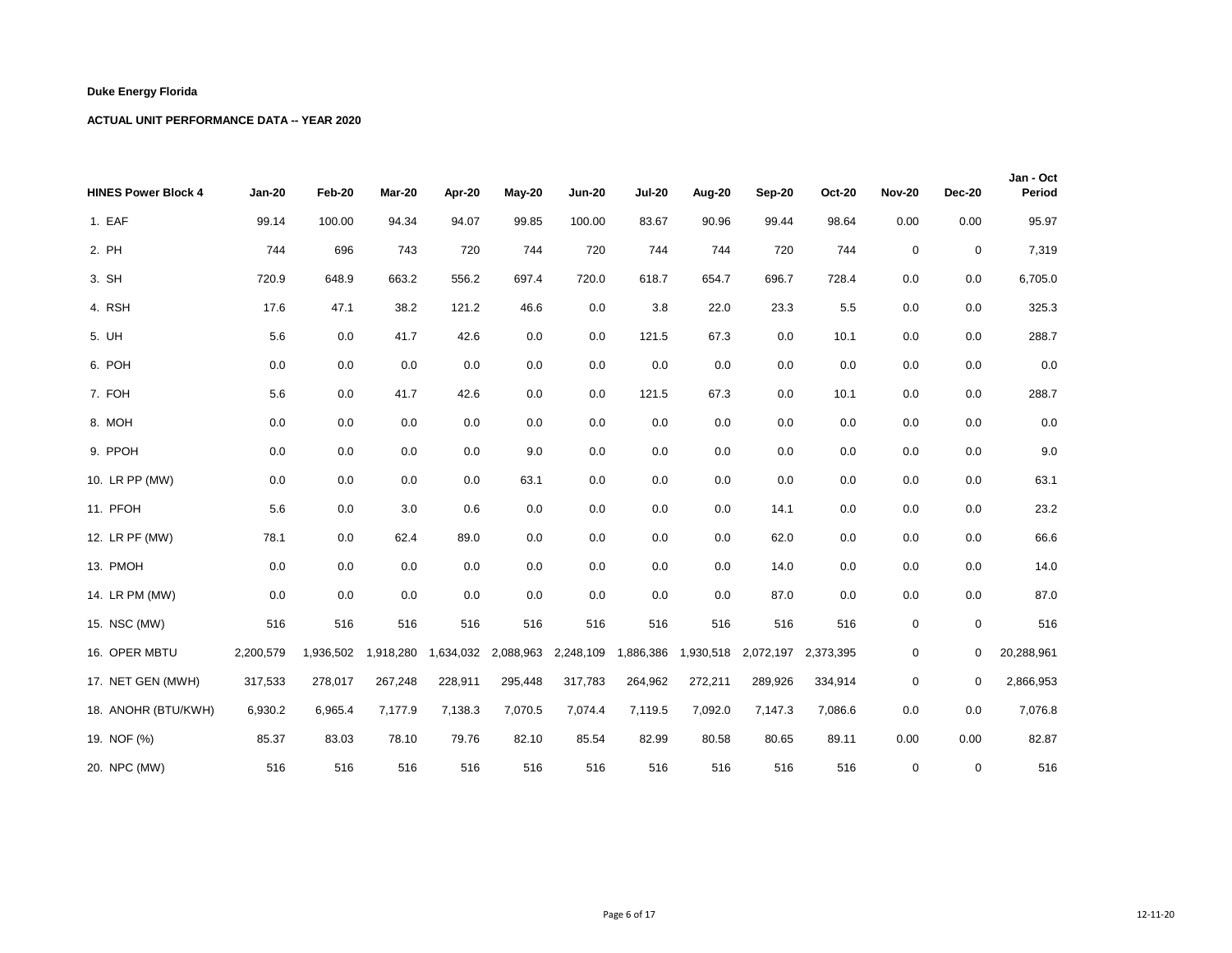# **ACTUAL UNIT EVENT DATA -- January - October 2020**

### **Bartow CC**

| Unit              | Date           | Outage<br>Type | <b>Hours</b> | <b>MW</b><br>Affected | <b>Description</b>                                       |
|-------------------|----------------|----------------|--------------|-----------------------|----------------------------------------------------------|
| BCC <sub>4A</sub> | 02-04-20       | <b>FMO</b>     | 1.42         |                       | 190.8 PROTECTION DEVICES                                 |
| BCC 4A            | 03-30-20       | <b>FMO</b>     | 25.00        |                       | 190.8 GAS TURBINE - BATTERY AND CHARGER SYSTEM           |
| BCC <sub>4A</sub> | 04-01-20       | <b>FMO</b>     | 20.00        |                       | 190.8 IGAS TURBINE - BATTERY AND CHARGER SYSTEM          |
| BCC <sub>4A</sub> | 04-28-20       | <b>FMO</b>     | 10.00        |                       | 190.8 OTHER GAS TURBINE EXHAUST PROBLEMS                 |
| BCC 4A            | 07-23-20       | <b>PFO</b>     | 19.92        |                       | 50.3 GAS TURBINE - FUEL PIPING AND VALVES                |
| BCC 4A            | 08-23-20       | FFO            | 35.47        |                       | 190.8 SWITCHYARD SYSTEM PROTECTION DEVICES               |
| BCC 4B            | $01 - 01 - 20$ | PO.            | 668.72       |                       | 190.8 MAJOR GAS TURBINE OVERHAUL                         |
| BCC 4B            | $01 - 28 - 20$ | PO             | 14.93        |                       | 190.8 GAS FUEL SYSTEM WITH CONTROLS AND INSTRUMENTS      |
| BCC 4B            | 01-30-20       | <b>FFO</b>     | 2.18         |                       | 190.8 GAS FUEL SYSTEM WITH CONTROLS AND INSTRUMENTS      |
| BCC 4B            | 02-12-20       | <b>FFO</b>     | 0.08         |                       | 190.8 IP EXTRACTION STEAM INSTRUMENTS AND CONTROLS       |
| BCC 4B            | 02-12-20       | <b>FFO</b>     | 3.67         |                       | 190.8 HP EXTRACTION STEAM INSTRUMENTS AND CONTROLS       |
| BCC 4B            | 02-18-20       | <b>FFO</b>     | 2.83         |                       | 190.8 BLADE PATH TEMPERATURE SPREAD                      |
| BCC 4B            | 02-25-20       | <b>FFO</b>     | 15.87        |                       | 190.8 PILOT FUEL PIPING AND VALVES                       |
| BCC 4B            | 04-23-20       | <b>FMO</b>     | 81.00        |                       | 190.8 GAS TURBINE - FUEL PIPING AND VALVES               |
| BCC <sub>4B</sub> | 05-14-20       | <b>FFO</b>     | 0.17         |                       | 190.8 GAS TURBINE - FIRE DETECTION AND EXTINGUISHING SYS |
| BCC <sub>4B</sub> | 07-23-20       | <b>PFO</b>     | 19.92        |                       | 50.3 GAS TURBINE - FUEL PIPING AND VALVES                |
| BCC 4C            | 04-01-20       | <b>FMO</b>     | 46.00        |                       | 190.8 GAS TURBINE - BATTERY AND CHARGER SYSTEM           |
| BCC <sub>4C</sub> | 04-07-20       | <b>FFO</b>     | 10.00        |                       | 190.8 GAS TURBINE - IGNITION SYSTEM                      |
| BCC <sub>4C</sub> | 07-23-20       | <b>PFO</b>     | 19.92        |                       | 50.3 GAS TURBINE - FUEL PIPING AND VALVES                |
| BCC 4C            | 09-25-20       | <b>FFO</b>     | 8.98         |                       | 190.8 FEEDWATER PUMP DRIVE - MOTOR                       |
| BCC 4C            | 10-19-20       | <b>FFO</b>     | 11.48        |                       | 190.8 4000-7000-VOLT CIRCUIT BREAKERS                    |
| BCC <sub>4D</sub> | 02-11-20       | <b>FFO</b>     | 0.08         |                       | 190.8 GAS FUEL SYSTEM WITH CONTROLS AND INSTRUMENTS      |
| BCC <sub>4D</sub> | 02-15-20       | <b>FFO</b>     | 6.25         |                       | 190.8 GT CONT. SYS. - INTERNAL AND TERMINATION WIRING    |
| BCC <sub>4D</sub> | 02-16-20       | <b>FFO</b>     | 3.75         |                       | 190.8 GT CONT. SYS. - INTERNAL AND TERMINATION WIRING    |
| BCC 4D            | 03-22-20       | FFO            | 34.18        |                       | 190.8 PILOT FUEL PIPING AND VALVES                       |
| BCC 4D            | 04-30-20       | <b>FMO</b>     | 87.55        |                       | 190.8 OTHER GAS TURBINE EXHAUST PROBLEMS                 |
| BCC <sub>4D</sub> | 07-23-20       | PFO            | 19.92        |                       | 50.3 GAS TURBINE - FUEL PIPING AND VALVES                |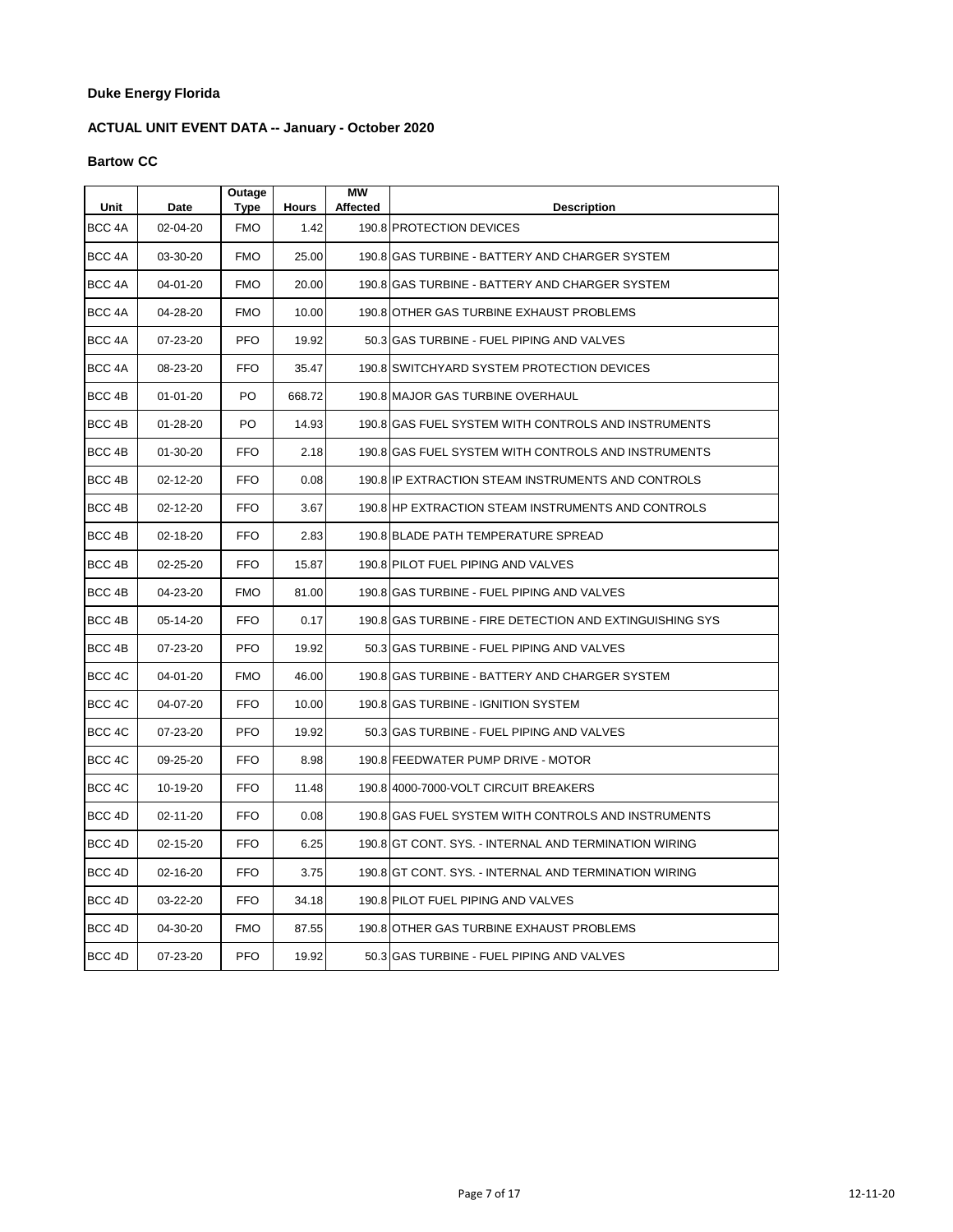# **ACTUAL UNIT EVENT DATA -- January - October 2020**

### **Bartow CC**

| Unit              | Date           | Outage<br>Type | <b>Hours</b> | <b>MW</b><br><b>Affected</b> | <b>Description</b>                                       |
|-------------------|----------------|----------------|--------------|------------------------------|----------------------------------------------------------|
| BCC <sub>4D</sub> | $07 - 26 - 20$ | <b>FFO</b>     | 6.67         |                              | 190.8 BLADE PATH TEMPERATURE SPREAD                      |
| BCC 4D            | 07-26-20       | <b>FFO</b>     | 0.52         |                              | 190.8 OTHER FEEDWATER VALVES                             |
| BCC 4D            | 08-26-20       | <b>FFO</b>     | 1.32         |                              | 190.8 BLADE PATH TEMPERATURE SPREAD                      |
| BCC <sub>4S</sub> | 02-04-20       | <b>PFO</b>     | 1.42         |                              | 108.3 PROTECTION DEVICES                                 |
| BCC <sub>4S</sub> | 02-12-20       | <b>PFO</b>     | 3.67         |                              | 108.2 HP EXTRACTION STEAM INSTRUMENTS AND CONTROLS       |
| BCC <sub>4S</sub> | $02 - 15 - 20$ | <b>PFO</b>     | 6.25         |                              | 108.2 GT CONT. SYS. - INTERNAL AND TERMINATION WIRING    |
| BCC <sub>4S</sub> | $02 - 16 - 20$ | PFO            | 3.75         |                              | 108.2 GT CONT. SYS. - INTERNAL AND TERMINATION WIRING    |
| BCC 4S            | $02 - 18 - 20$ | <b>PFO</b>     | 2.83         |                              | 108.2 BLADE PATH TEMPERATURE SPREAD                      |
| BCC 4S            | 02-25-20       | <b>PFO</b>     | 15.87        |                              | 108.2 PILOT FUEL PIPING AND VALVES                       |
| BCC <sub>4S</sub> | 03-07-20       | <b>FFO</b>     | 94.35        |                              | 380.7 ITURBINE - OTHER HYDRAULIC SYSTEM PROBLEMS         |
| BCC <sub>4S</sub> | 03-22-20       | <b>PFO</b>     | 34.18        |                              | 108.2 PILOT FUEL PIPING AND VALVES                       |
| BCC <sub>4S</sub> | $05-01-20$     | <b>PMO</b>     | 65.12        |                              | 114.2 OTHER GAS TURBINE EXHAUST PROBLEMS                 |
| BCC <sub>4S</sub> | 05-14-20       | PFO            | 0.17         |                              | 114 O GAS TURBINE - FIRE DETECTION AND EXTINGUISHING SYS |
| BCC 4S            | $07 - 23 - 20$ | PFO            | 19.92        |                              | 65.2 GAS TURBINE - FUEL PIPING AND VALVES                |
| BCC 4S            | 10-23-20       | <b>FFO</b>     | 9.70         |                              | 380.7 OTHER SWITCHYARD OR HIGH VOLTAGE SYSTEM PROBLEMS   |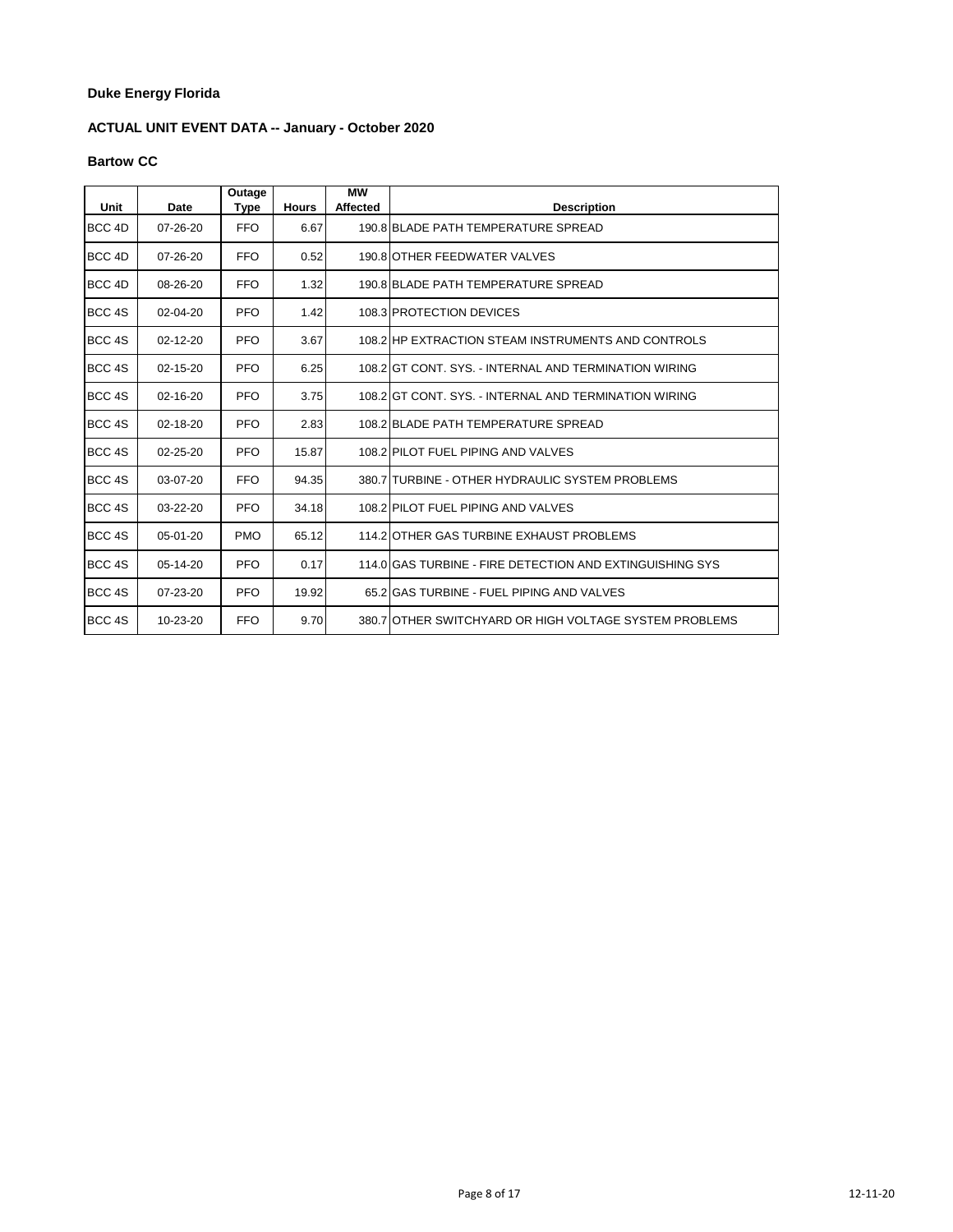# **ACTUAL UNIT EVENT DATA -- January - October 2020**

# **Osprey CC**

| Unit                            | Date           | Outage<br><b>Type</b> | <b>Hours</b> | <b>MW</b><br><b>Affected</b> | <b>Description</b>                                  |
|---------------------------------|----------------|-----------------------|--------------|------------------------------|-----------------------------------------------------|
| OS1CT1                          | $01 - 06 - 20$ | <b>FMO</b>            | 7.50         |                              | 175.3 FLASHBACK (INCLUDING INSTRUMENTATION)         |
| OS1CT1                          | 02-29-20       | PO                    | 670.98       |                              | 175.3 GENERAL GAS TURBINE UNIT INSPECTION           |
| OS <sub>1</sub> CT <sub>1</sub> | 03-27-20       | PO                    | 120.02       |                              | 175.3 OTHER MISCELLANEOUS BALANCE OF PLANT PROBLEMS |
| OS1CT1                          | 04-02-20       | <b>FFO</b>            | 305.00       |                              | 175.3 TURBINE LUBE OIL PUMP DRIVE                   |
| OS1CT2                          | 02-29-20       | PO                    | 670.98       |                              | 175.3 GAS TURBINE - BOROSCOPE INSPECTION            |
| OS1CT2                          | 03-27-20       | PO                    | 120.02       |                              | 175.3 OTHER MISCELLANEOUS BALANCE OF PLANT PROBLEMS |
| OS1CT2                          | 04-02-20       | <b>FFO</b>            | 305.00       |                              | 175.3 TURBINE LUBE OIL PUMP DRIVE                   |
| OS <sub>1</sub> CT <sub>2</sub> | 10-07-20       | FFO.                  | 1.65         |                              | 175.3 INLET AIR CHILLERS                            |
| OS1ST1                          | $01 - 06 - 20$ | PFO.                  | 7.48         |                              | 111.4 FLASHBACK (INCLUDING INSTRUMENTATION)         |
| OS1ST1                          | $01 - 11 - 20$ | <b>FFO</b>            | 1.03         |                              | 231.4 CONDENSER LOSS OF VACUUM                      |
| OS1ST1                          | $01 - 11 - 20$ | <b>FFO</b>            | 0.38         |                              | 231.4 CONDENSER LOSS OF VACUUM                      |
| OS1ST1                          | 02-29-20       | PO                    | 670.98       |                              | 231.4 INSPECTION                                    |
| OS1ST1                          | 03-27-20       | PO                    | 120.02       |                              | 231.4 OTHER MISCELLANEOUS BALANCE OF PLANT PROBLEMS |
| OS1ST1                          | 04-02-20       | <b>FFO</b>            | 305.00       |                              | 231.4 TURBINE LUBE OIL PUMP DRIVE                   |
| OS1ST1                          | 08-20-20       | <b>PFO</b>            | 1150.73      |                              | 18.4 OTHER MISCELLANEOUS BALANCE OF PLANT PROBLEMS  |
| OS <sub>1</sub> ST <sub>1</sub> | 09-21-20       | <b>FFO</b>            | 1.23         |                              | 231.4 CLOSED COOLING WATER INSTRUMENTATION          |
| OS1ST1                          | 10-07-20       | <b>FFO</b>            | 1.73         |                              | 231.4 CLOSED COOLING WATER PIPING                   |
| OS <sub>1</sub> ST <sub>1</sub> | 10-07-20       | <b>PFO</b>            | 0.05         |                              | 18.5 OTHER MISCELLANEOUS BALANCE OF PLANT PROBLEMS  |
| OS1ST1                          | 10-07-20       | <b>FFO</b>            | 4.67         |                              | 231.4 CONDENSER LOSS OF VACUUM                      |
| OS1ST1                          | 10-07-20       | <b>PFO</b>            | 583.75       |                              | 18.41 OTHER MISCELLANEOUS BALANCE OF PLANT PROBLEMS |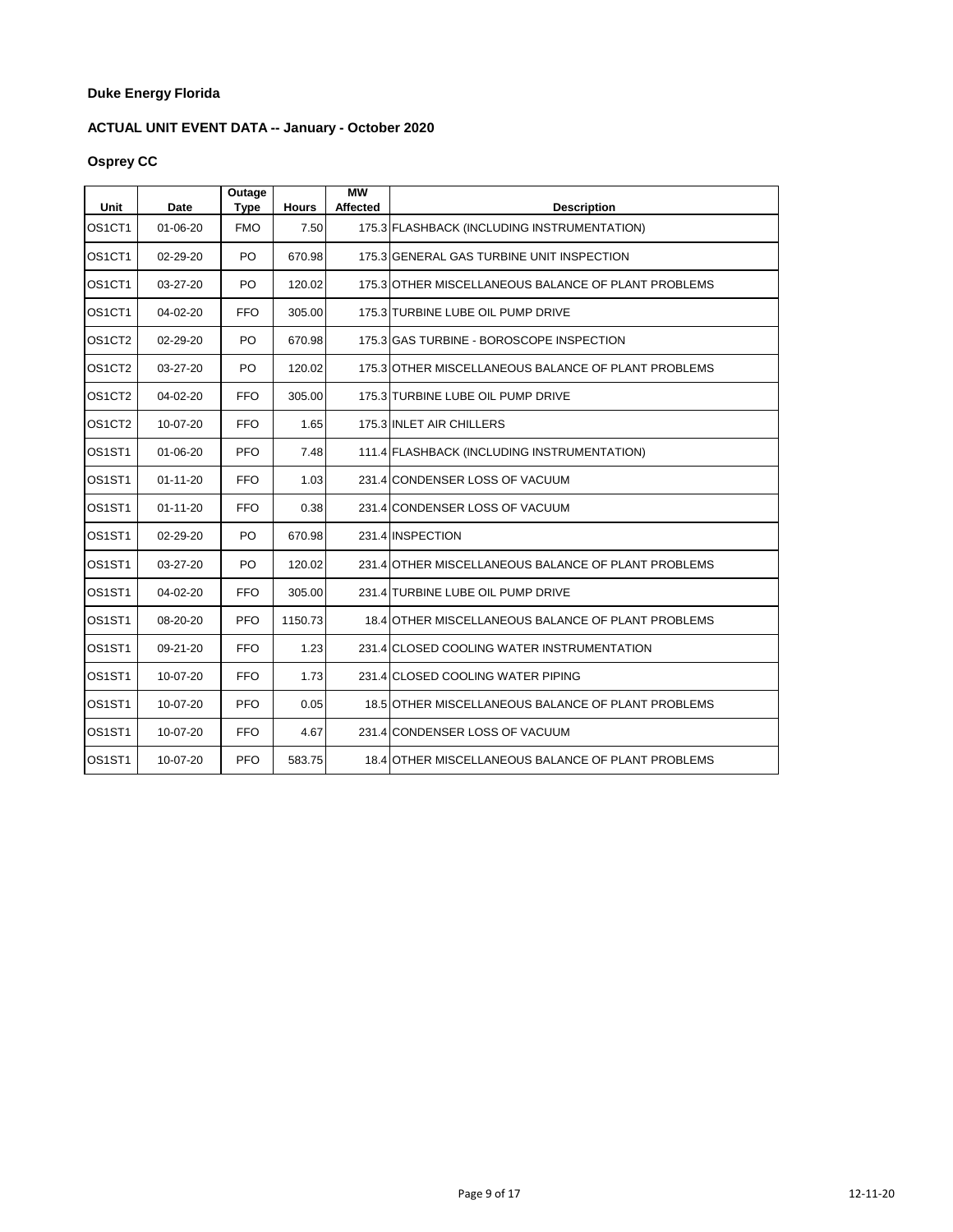# **ACTUAL UNIT EVENT DATA -- January - October 2020**

| Unit   | Date           | Outage<br>Type | <b>Hours</b> | <b>MW</b><br>Affected | <b>Description</b>                                       |
|--------|----------------|----------------|--------------|-----------------------|----------------------------------------------------------|
| HEP 1A | $01 - 20 - 20$ | <b>FFO</b>     | 24.95        |                       | 163.0 COMBINED CYCLE INSTRUMENTS AND CONTROLS            |
| HEP 1A | 02-22-20       | <b>FMO</b>     | 51.42        |                       | 163.0 GENERATOR SEAL OIL SYSTEM AND SEALS                |
| HEP 1A | 02-27-20       | <b>FFO</b>     | 81.17        |                       | 163.0 GAS TURBINE - CONTROLS AND INSTRUMENTS             |
| HEP 1A | 03-22-20       | <b>PFO</b>     | 5.00         |                       | 46.0 SERVICE WATER HEAT EXCHANGERS                       |
| HEP 1A | 04-13-20       | <b>FFO</b>     | 4.98         |                       | 163.0 GAS TURBINE VIBRATION                              |
| HEP 1A | 04-25-20       | <b>FMO</b>     | 152.00       |                       | 163.0 OTHER MISCELLANEOUS BALANCE OF PLANT PROBLEMS      |
| HEP 1A | 05-18-20       | <b>FFO</b>     | 17.42        |                       | 163.0 GAS FUEL SYSTEM WITH CONTROLS AND INSTRUMENTS      |
| HEP 1A | 05-20-20       | <b>FFO</b>     | 16.82        |                       | 163.0 GAS TURBINE VIBRATION                              |
| HEP 1A | 06-02-20       | <b>FFO</b>     | 154.93       |                       | 163.0 OTHER GAS TURBINE PROBLEMS                         |
| HEP 1A | 06-08-20       | <b>FFO</b>     | 14.03        |                       | 163.0 FEEDWATER PUMP                                     |
| HEP 1A | 08-30-20       | <b>FFO</b>     | 5.05         |                       | 163.0 FEEDWATER CONTROLS                                 |
| HEP 1A | 08-30-20       | <b>FMO</b>     | 59.40        |                       | 163.0 GAS FUEL SYSTEM WITH CONTROLS AND INSTRUMENTS      |
| HEP 1A | 09-19-20       | <b>PPO</b>     | 2.25         |                       | 77.0 OTHER MISCELLANEOUS EXTERNAL PROBLEMS               |
| HEP 1A | 09-20-20       | <b>PPO</b>     | 9.00         |                       | 77.0 OTHER MISCELLANEOUS EXTERNAL PROBLEMS               |
| HEP 1A | 10-03-20       | PO.            | 683.25       |                       | 163.0 GENERAL GAS TURBINE UNIT INSPECTION                |
| HEP 1A | 10-31-20       | PO             | 2.00         |                       | 163.0 EXCITER COMMUTATOR AND BRUSHES                     |
| HEP 1B | 02-18-20       | <b>FFO</b>     | 36.62        |                       | 169.0 GAS TURBINE - FIRE DETECTION AND EXTINGUISHING SYS |
| HEP 1B | 02-27-20       | <b>FFO</b>     | 2.45         |                       | 169.0 FEEDWATER REGULATING (BOILER LEVEL CONTROL) VALVE  |
| HEP 1B | 02-28-20       | <b>FFO</b>     | 76.58        |                       | 169.0 CONDENSER LOSS OF VACUUM                           |
| HEP 1B | 03-22-20       | <b>PFO</b>     | 5.00         |                       | 60.0 SERVICE WATER HEAT EXCHANGERS                       |
| HEP 1B | 04-25-20       | <b>FMO</b>     | 152.00       |                       | 169.0 OTHER MISCELLANEOUS BALANCE OF PLANT PROBLEMS      |
| HEP 1B | 06-02-20       | <b>FFO</b>     | 179.68       |                       | 169.0 TURBINE - MISCELLANEOUS TURBINE PIPING             |
| HEP 1B | 06-09-20       | <b>FFO</b>     | 12.28        |                       | 169.0 CONDENSER LOSS OF VACUUM                           |
| HEP 1B | 06-10-20       | <b>FFO</b>     | 29.55        |                       | 169.0 HP STARTUP BYPASS INSTRUMENTATION AND CONTROLS     |
| HEP 1B | 09-19-20       | <b>PPO</b>     | 2.25         |                       | 83.0 OTHER MISCELLANEOUS EXTERNAL PROBLEMS               |
| HEP 1B | 09-20-20       | <b>PPO</b>     | 9.00         |                       | 83.0 OTHER MISCELLANEOUS EXTERNAL PROBLEMS               |
| HEP 1B | 10-03-20       | PO             | 696.00       |                       | 169.0 GENERAL GAS TURBINE UNIT INSPECTION                |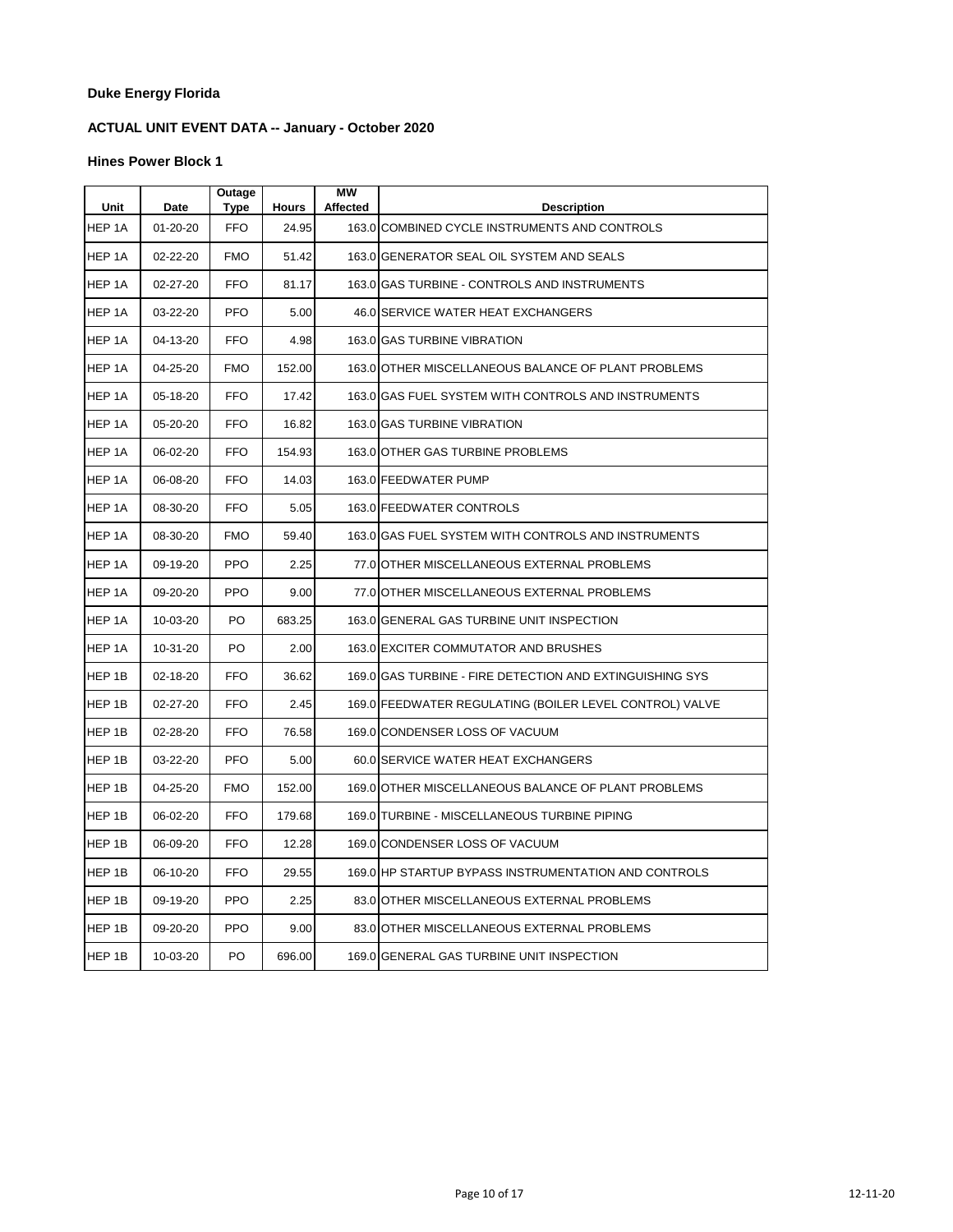# **ACTUAL UNIT EVENT DATA -- January - October 2020**

| Unit                | Date           | Outage<br>Type | <b>Hours</b> | <b>MW</b><br>Affected | <b>Description</b>                                  |
|---------------------|----------------|----------------|--------------|-----------------------|-----------------------------------------------------|
| <b>HEP ST1</b>      | 02-22-20       | PFO.           | 51.42        |                       | 77.0 GENERATOR SEAL OIL SYSTEM AND SEALS            |
| <b>HEP ST1</b>      | $02 - 27 - 20$ | FFO.           | 3.25         |                       | 158.0 OTHER MISCELLANEOUS STEAM TURBINE PROBLEMS    |
| HEP ST <sub>1</sub> | 02-28-20       | <b>FFO</b>     | 76.67        |                       | 158.0 CONDENSER LOSS OF VACUUM                      |
| HEP ST <sub>1</sub> | 03-22-20       | PFO.           | 5.00         |                       | 42.0 SERVICE WATER HEAT EXCHANGERS                  |
| <b>HEP ST1</b>      | 04-13-20       | <b>PFO</b>     | 6.48         |                       | 82.0 GAS TURBINE VIBRATION                          |
| HEP ST <sub>1</sub> | 04-25-20       | <b>FMO</b>     | 168.00       |                       | 158.0 OTHER MISCELLANEOUS BALANCE OF PLANT PROBLEMS |
| HEP ST <sub>1</sub> | 06-02-20       | FFO.           | 174.23       |                       | 158.0 TURBINE - MISCELLANEOUS TURBINE PIPING        |
| HEP ST1             | 09-19-20       | <b>PPO</b>     | 2.25         |                       | 45.0 OTHER MISCELLANEOUS EXTERNAL PROBLEMS          |
| HEP ST <sub>1</sub> | 09-20-20       | PPO.           | 9.00         |                       | 45.0 OTHER MISCELLANEOUS EXTERNAL PROBLEMS          |
| HEP ST1             | 10-03-20       | PO.            | 696.00       |                       | 158.0 GENERAL GAS TURBINE UNIT INSPECTION           |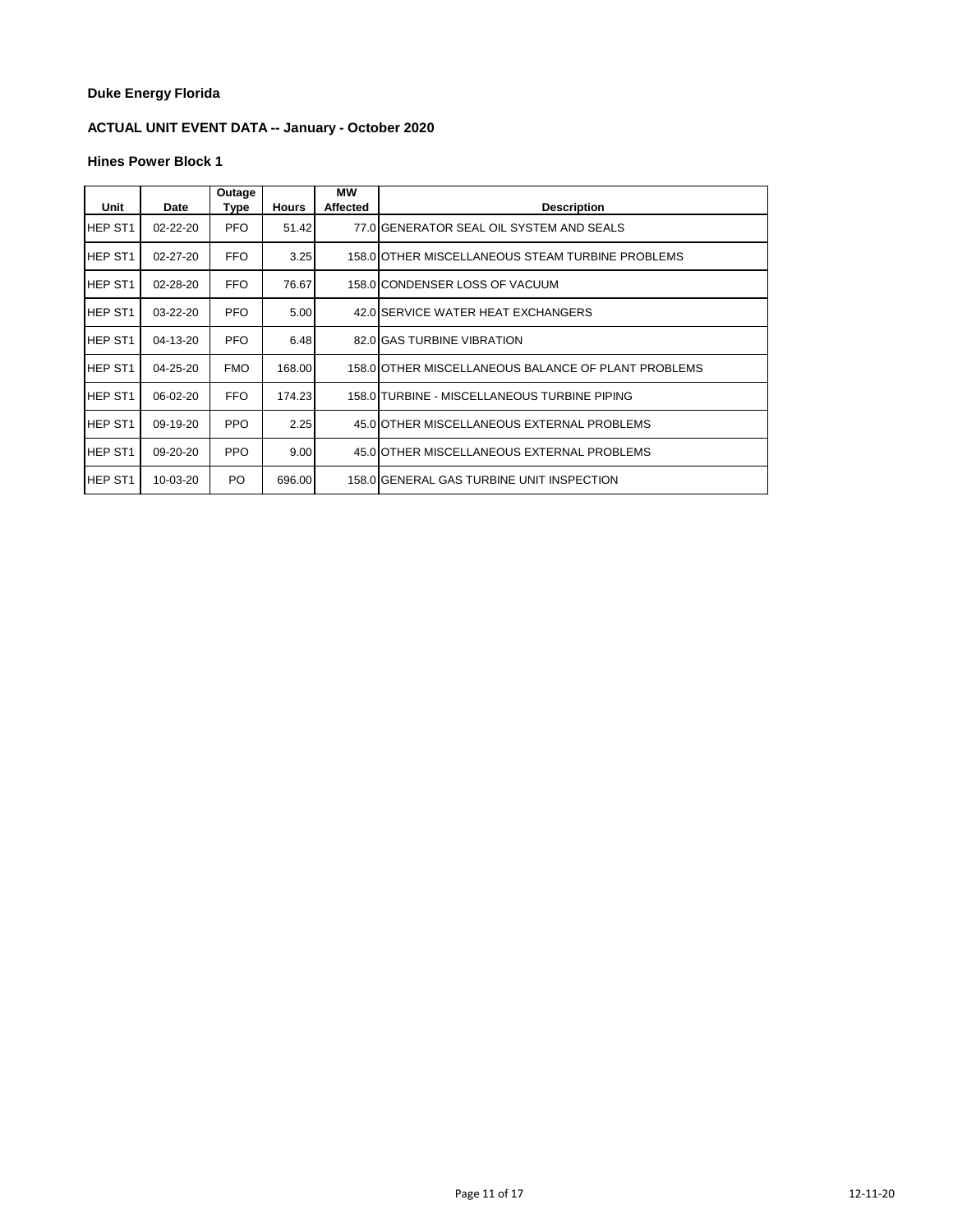# **ACTUAL UNIT EVENT DATA -- January - October 2020**

| Unit                | Date     | Outage<br>Type | <b>Hours</b> | MW<br><b>Affected</b> | <b>Description</b>                                       |
|---------------------|----------|----------------|--------------|-----------------------|----------------------------------------------------------|
| HEP 2A              | 02-04-20 | <b>FFO</b>     | 17.70        |                       | 172.0 BLADE PATH TEMPERATURE SPREAD                      |
| HEP 2A              | 02-14-20 | <b>FMO</b>     | 20.68        |                       | 172.0 FEEDWATER REGULATING (BOILER LEVEL CONTROL) VALVE  |
| HEP 2A              | 02-28-20 | PO             | 1208.08      |                       | 172.0 GENERAL GAS TURBINE UNIT INSPECTION                |
| HEP 2A              | 04-19-20 | <b>FFO</b>     | 43.35        |                       | 172.0 GAS FUEL SYSTEM WITH CONTROLS AND INSTRUMENTS      |
| HEP 2A              | 04-21-20 | <b>PFO</b>     | 26.82        |                       | 152.0 OTHER COMPRESSOR PROBLEMS                          |
| HEP 2A              | 04-22-20 | <b>PFO</b>     | 218.90       |                       | 152.0 OTHER COMPRESSOR PROBLEMS                          |
| HEP 2A              | 05-05-20 | <b>FMO</b>     | 221.00       |                       | 172.0 GAS TURBINE VIBRATION                              |
| HEP <sub>2A</sub>   | 06-15-20 | <b>FFO</b>     | 79.80        |                       | 172.0 OTHER MAIN STEAM VALVES (INCLUDING VENT AND DRAIN. |
| HEP <sub>2A</sub>   | 07-10-20 | <b>PPO</b>     | 2.00         |                       | 72.0 OTHER MISCELLANEOUS EXTERNAL PROBLEMS               |
| HEP 2A              | 08-15-20 | <b>PFO</b>     | 1.73         |                       | 99.1 IGAS TURBINE - COOLING AND SEAL AIR SYSTEM          |
| HEP 2A              | 09-03-20 | <b>PPO</b>     | 5.00         |                       | 68.0 OTHER MISCELLANEOUS EXTERNAL PROBLEMS               |
| HEP 2B              | 02-25-20 | <b>FFO</b>     | 3.23         |                       | 175.0 TRANSMISSION SYSTEM PROBLEMS OTHER THAN CATASTROPH |
| HEP 2B              | 02-28-20 | PO             | 1207.72      |                       | 175.0 GENERAL GAS TURBINE UNIT INSPECTION                |
| HEP 2B              | 04-19-20 | <b>PMO</b>     | 4.17         |                       | 65.0 GAS FUEL SYSTEM WITH CONTROLS AND INSTRUMENTS       |
| HEP 2B              | 04-21-20 | <b>FFO</b>     | 12.18        |                       | 175.0 OTHER EXCITER PROBLEMS                             |
| HEP 2B              | 05-23-20 | <b>FMO</b>     | 79.02        |                       | 175.0 GAS TURBINE VIBRATION                              |
| HEP 2B              | 05-26-20 | <b>FFO</b>     | 4.13         |                       | 175.0 HP STARTUP BYPASS INSTRUMENTATION AND CONTROLS     |
| HEP 2B              | 05-26-20 | <b>FFO</b>     | 23.67        |                       | 175.0 GENERATOR VOLTAGE CONTROL                          |
| HEP 2B              | 05-28-20 | <b>FFO</b>     | 50.62        |                       | 175.0 GENERATOR VOLTAGE CONTROL                          |
| HEP 2B              | 06-01-20 | <b>FMO</b>     | 159.92       |                       | 175.0 GAS TURBINE VIBRATION                              |
| HEP 2B              | 07-10-20 | <b>PPO</b>     | 2.00         |                       | 75.0 OTHER MISCELLANEOUS EXTERNAL PROBLEMS               |
| HEP 2B              | 08-15-20 | <b>PFO</b>     | 1.73         |                       | 175.0 GAS TURBINE - COOLING AND SEAL AIR SYSTEM          |
| HEP 2B              | 09-03-20 | <b>PPO</b>     | 5.00         |                       | 71.0 OTHER MISCELLANEOUS EXTERNAL PROBLEMS               |
| HEP ST <sub>2</sub> | 02-28-20 | PO             | 1212.57      |                       | 177.0 GENERAL GAS TURBINE UNIT INSPECTION                |
| HEP ST <sub>2</sub> | 04-19-20 | <b>PFO</b>     | 41.13        |                       | 94.0 OTHER GAS TURBINE FUEL SYSTEM PROBLEMS              |
| HEP ST <sub>2</sub> | 04-21-20 | <b>PFO</b>     | 12.18        |                       | 94.0 OTHER GAS TURBINE FUEL SYSTEM PROBLEMS              |
| HEP ST <sub>2</sub> | 04-21-20 | <b>PFO</b>     | 26.82        |                       | 125.0 OTHER COMPRESSOR PROBLEMS                          |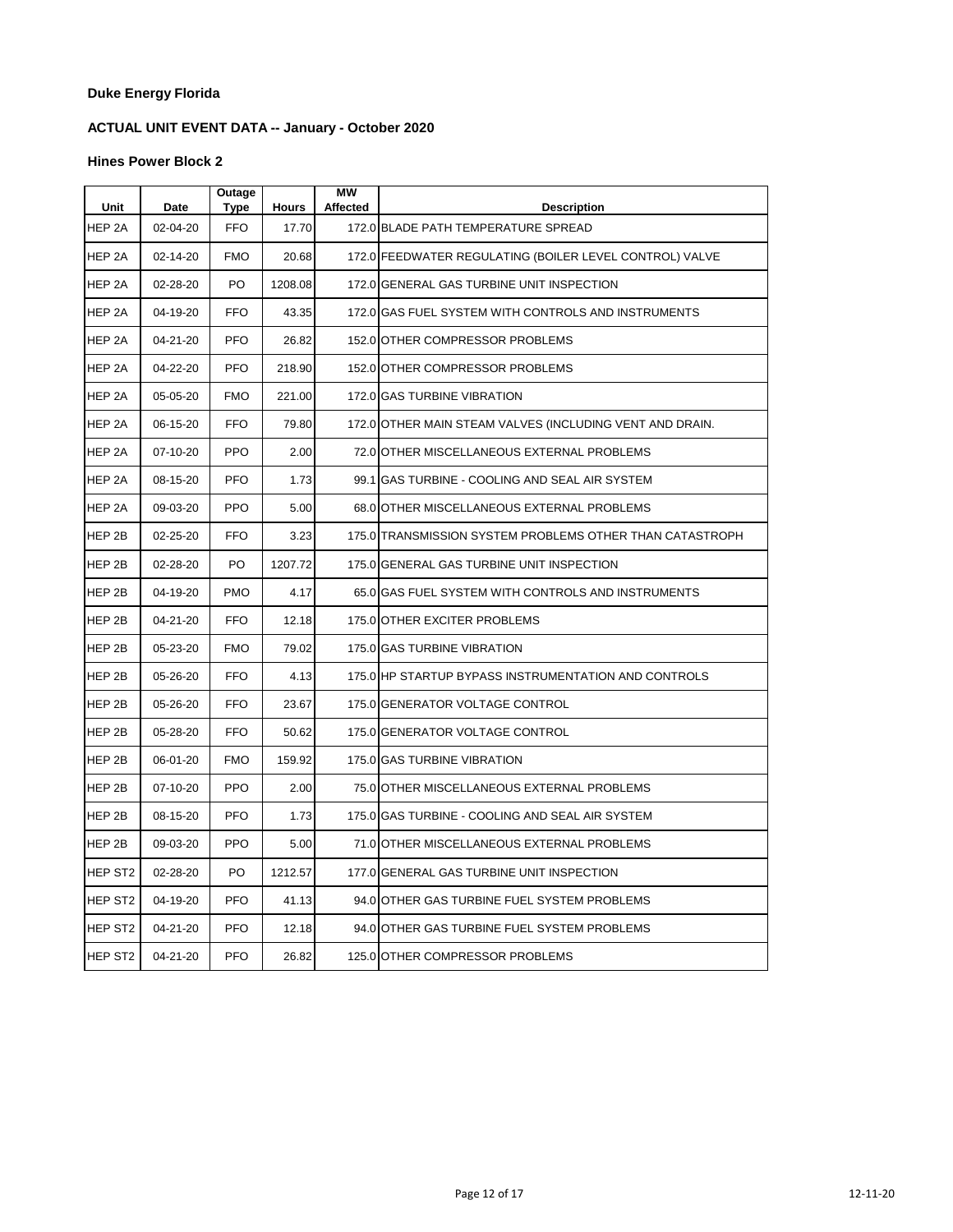# **ACTUAL UNIT EVENT DATA -- January - October 2020**

| Unit           | Date           | Outage<br>Type | <b>Hours</b> | <b>MW</b><br><b>Affected</b> | <b>Description</b>                                      |
|----------------|----------------|----------------|--------------|------------------------------|---------------------------------------------------------|
|                |                |                |              |                              |                                                         |
| <b>HEP ST2</b> | $04 - 22 - 20$ | <b>PFO</b>     | 218.90       |                              | 167.0 OTHER COMPRESSOR PROBLEMS                         |
| <b>HEP ST2</b> | $05 - 26 - 20$ | <b>PFO</b>     | 23.67        |                              | 94.0 GENERATOR VOLTAGE CONTROL                          |
| <b>HEP ST2</b> | $05 - 28 - 20$ | <b>PFO</b>     | 50.62        |                              | 94.0 GENERATOR VOLTAGE CONTROL                          |
| <b>HEP ST2</b> | $06-01-20$     | <b>PFO</b>     | 189.88       |                              | 95.0 GAS TURBINE VIBRATION                              |
| <b>HEP ST2</b> | 06-15-20       | <b>PFO</b>     | 79.80        |                              | 94.0 OTHER MAIN STEAM VALVES (INCLUDING VENT AND DRAIN. |
| <b>HEP ST2</b> | $07-10-20$     | <b>PPO</b>     | 2.00         |                              | 43.0 OTHER MISCELLANEOUS EXTERNAL PROBLEMS              |
| <b>HEP ST2</b> | 09-03-20       | <b>PPO</b>     | 5.00         |                              | 40.0 OTHER MISCELLANEOUS EXTERNAL PROBLEMS              |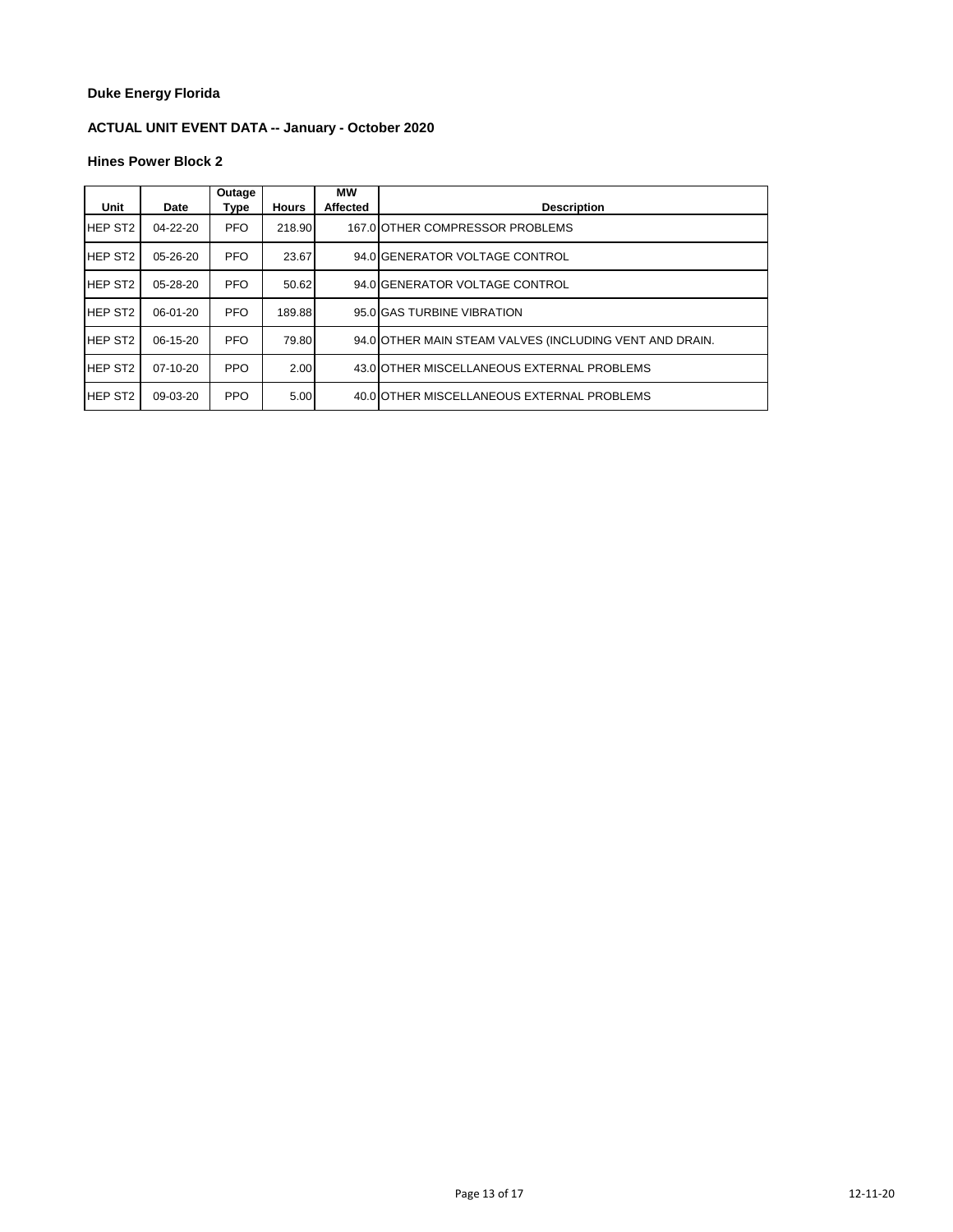# **ACTUAL UNIT EVENT DATA -- January - October 2020**

| Unit   | Date           | Outage<br>Type | <b>Hours</b> | <b>MW</b><br><b>Affected</b> | <b>Description</b>                                        |
|--------|----------------|----------------|--------------|------------------------------|-----------------------------------------------------------|
| HEP 3A | 02-11-20       | <b>PFO</b>     | 4.00         |                              | 71.0 OTHER MISCELLANEOUS GENERATOR PROBLEMS               |
| HEP 3A | 02-25-20       | <b>FFO</b>     | 2.85         |                              | 171.0 TRANSMISSION SYSTEM PROBLEMS OTHER THAN CATASTROPH  |
| HEP 3A | 04-10-20       | <b>FMO</b>     | 2.50         |                              | 171.0 CIRCULATING WATER SCREENWASH SYSTEM                 |
| HEP 3A | 05-12-20       | <b>FFO</b>     | 142.40       |                              | 171.0 FEEDWATER PUMP                                      |
| HEP 3A | 05-18-20       | <b>FMO</b>     | 127.28       |                              | 171.0 MAIN TRANSFORMER                                    |
| HEP 3A | 06-02-20       | <b>FFO</b>     | 6.08         |                              | 171.0 OTHER GAS TURBINE EXHAUST PROBLEMS                  |
| HEP 3A | 06-25-20       | <b>PPO</b>     | 1.33         |                              | 63.0 CIRCULATING WATER VALVES                             |
| HEP 3A | 07-11-20       | <b>PPO</b>     | 1.00         |                              | 68.1 OTHER MISCELLANEOUS EXTERNAL PROBLEMS                |
| HEP 3A | 07-31-20       | <b>FFO</b>     | 18.15        |                              | 171.0 AUTOMATIC TURBINE CONTROL SYSTEMS - ELEC-HYD-ANALOG |
| HEP 3A | 08-01-20       | <b>FFO</b>     | 21.88        |                              | 171.0 OPERATOR ERROR                                      |
| HEP 3A | 08-31-20       | <b>FFO</b>     | 4.95         |                              | 171.0 FEEDWATER PUMP/DRIVE LUBE OIL SYSTEM                |
| HEP 3A | 10-15-20       | <b>PPO</b>     | 4.00         |                              | 45.0 MAIN STEAM RELIEF/SAFETY VALVES                      |
| HEP 3B | $02 - 11 - 20$ | <b>PFO</b>     | 4.00         |                              | 71.0 OTHER MISCELLANEOUS GENERATOR PROBLEMS               |
| HEP 3B | 02-25-20       | <b>FFO</b>     | 1.72         |                              | 171.0 TRANSMISSION SYSTEM PROBLEMS OTHER THAN CATASTROPH  |
| HEP 3B | 04-10-20       | <b>FMO</b>     | 2.50         |                              | 171.0 CIRCULATING WATER SCREENWASH SYSTEM                 |
| HEP 3B | 05-12-20       | <b>FFO</b>     | 10.05        |                              | 171.0 FEEDWATER PUMP                                      |
| HEP 3B | 05-18-20       | <b>FMO</b>     | 103.83       |                              | 171.0 MAIN TRANSFORMER                                    |
| HEP 3B | 05-22-20       | <b>FFO</b>     | 0.75         |                              | 171.0 CONDENSER LOSS OF VACUUM                            |
| HEP 3B | 06-25-20       | <b>PPO</b>     | 1.33         |                              | 63.0 CIRCULATING WATER VALVES                             |
| HEP 3B | 07-02-20       | <b>FFO</b>     | 38.67        |                              | 171.0 GAS TURBINE - FUEL PIPING AND VALVES                |
| HEP 3B | 07-09-20       | <b>PFO</b>     | 0.73         |                              | 110.1 GAS FUEL SYSTEM WITH CONTROLS AND INSTRUMENTS       |
| HEP 3B | 07-11-20       | <b>PPO</b>     | 1.00         |                              | 68.1 OTHER MISCELLANEOUS EXTERNAL PROBLEMS                |
| HEP 3B | 07-14-20       | <b>FFO</b>     | 21.37        |                              | 171.0 COMBINED CYCLE INSTRUMENTS AND CONTROLS             |
| HEP 3B | 07-31-20       | <b>FMO</b>     | 25.90        |                              | 171.0 TURBINE HYDRAULIC SYSTEM PIPES AND VALVES           |
| HEP 3B | 08-01-20       | <b>FFO</b>     | 1.10         |                              | 171.0 OTHER COMBINED CYCLE PROBLEMS                       |
| HEP 3B | 08-04-20       | <b>FFO</b>     | 128.70       |                              | 171.0 FEEDWATER CONTROLS                                  |
| HEP 3B | 10-15-20       | <b>PPO</b>     | 4.00         |                              | 45.0 MAIN STEAM RELIEF/SAFETY VALVES                      |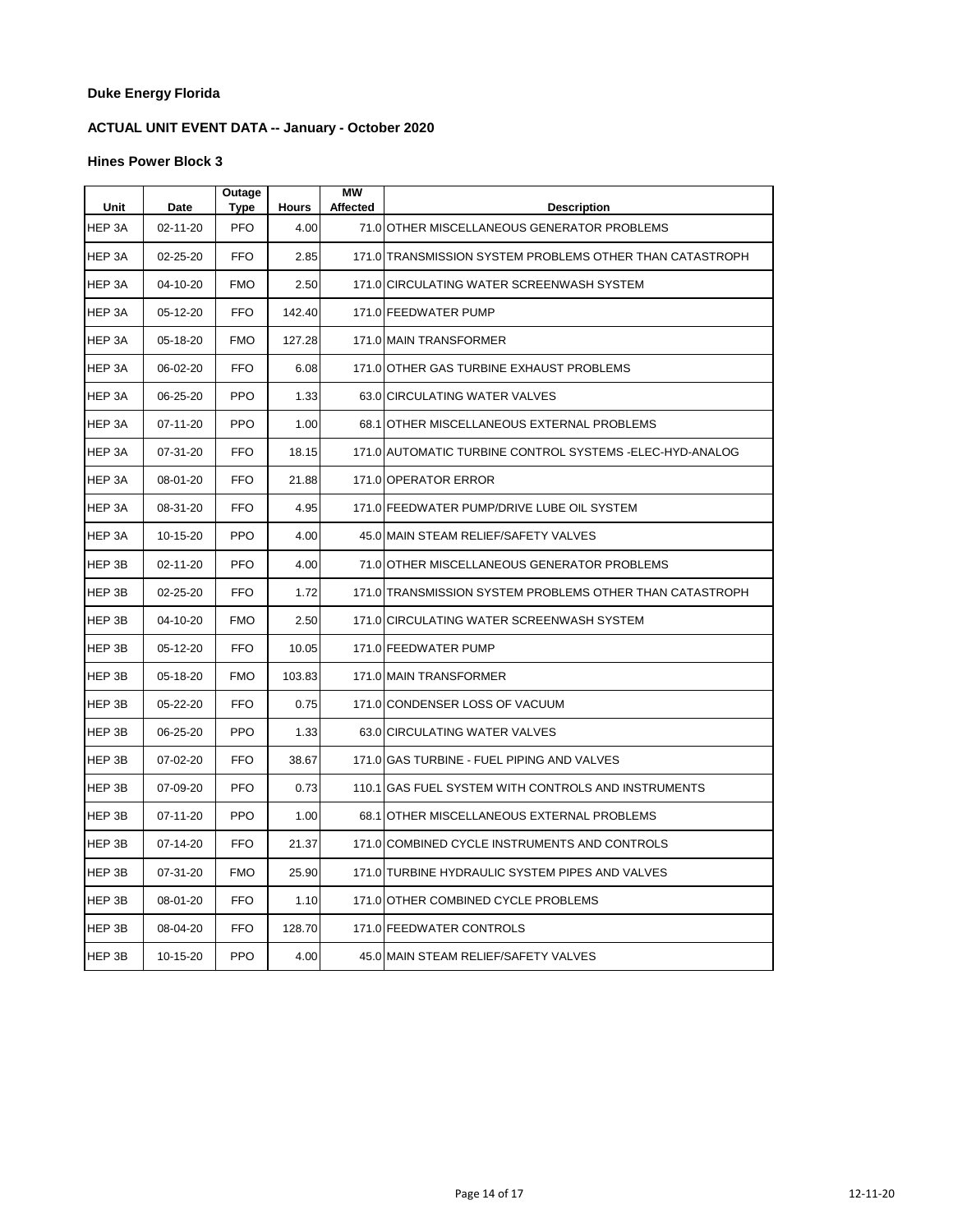# **ACTUAL UNIT EVENT DATA -- January - October 2020**

| Unit           | Date           | Outage<br>Type | <b>Hours</b> | МW<br><b>Affected</b> | <b>Description</b>                                       |
|----------------|----------------|----------------|--------------|-----------------------|----------------------------------------------------------|
| HEP 3B         | 10-19-20       | <b>FFO</b>     | 0.43         |                       | 171.0 GAS TURBINE - FUEL NOZZLES/VANES                   |
| <b>HEP ST3</b> | $02 - 11 - 20$ | <b>PFO</b>     | 4.00         |                       | 43.0 OTHER MISCELLANEOUS GENERATOR PROBLEMS              |
| HEP ST3        | $02 - 25 - 20$ | <b>FFO</b>     | 3.92         |                       | 173.0 TRANSMISSION SYSTEM PROBLEMS OTHER THAN CATASTROPH |
| <b>HEP ST3</b> | 04-10-20       | <b>FMO</b>     | 2.50         |                       | 173.0 CIRCULATING WATER SCREENWASH SYSTEM                |
| HEP ST3        | $05-12-20$     | <b>FFO</b>     | 12.03        |                       | 173.0 FEEDWATER PUMP                                     |
| HEP ST3        | $05-18-20$     | <b>FMO</b>     | 108.38       |                       | 173.0 MAIN TRANSFORMER                                   |
| <b>HEP ST3</b> | 06-02-20       | <b>PFO</b>     | 6.08         |                       | 88.0 OTHER GAS TURBINE EXHAUST PROBLEMS                  |
| HEP ST3        | $06 - 25 - 20$ | <b>PPO</b>     | 1.33         |                       | 28.0 CIRCULATING WATER VALVES                            |
| <b>HEP ST3</b> | $07-11-20$     | <b>PPO</b>     | 1.00         |                       | 33.0 OTHER MISCELLANEOUS EXTERNAL PROBLEMS               |
| <b>HEP ST3</b> | 07-14-20       | <b>PFO</b>     | 21.37        |                       | 88.0 COMBINED CYCLE INSTRUMENTS AND CONTROLS             |
| <b>HEP ST3</b> | $07 - 31 - 20$ | <b>FMO</b>     | 20.80        |                       | 173.0 TURBINE HYDRAULIC SYSTEM PIPES AND VALVES          |
| <b>HEP ST3</b> | 08-01-20       | <b>FFO</b>     | 8.50         |                       | 173.0 OTHER COMBINED CYCLE PROBLEMS                      |
| <b>HEP ST3</b> | 08-31-20       | <b>FFO</b>     | 0.32         |                       | 173.0 FEEDWATER PUMP/DRIVE LUBE OIL SYSTEM               |
| <b>HEP ST3</b> | 10-15-20       | <b>PPO</b>     | 4.00         |                       | 18.0 MAIN STEAM RELIEF/SAFETY VALVES                     |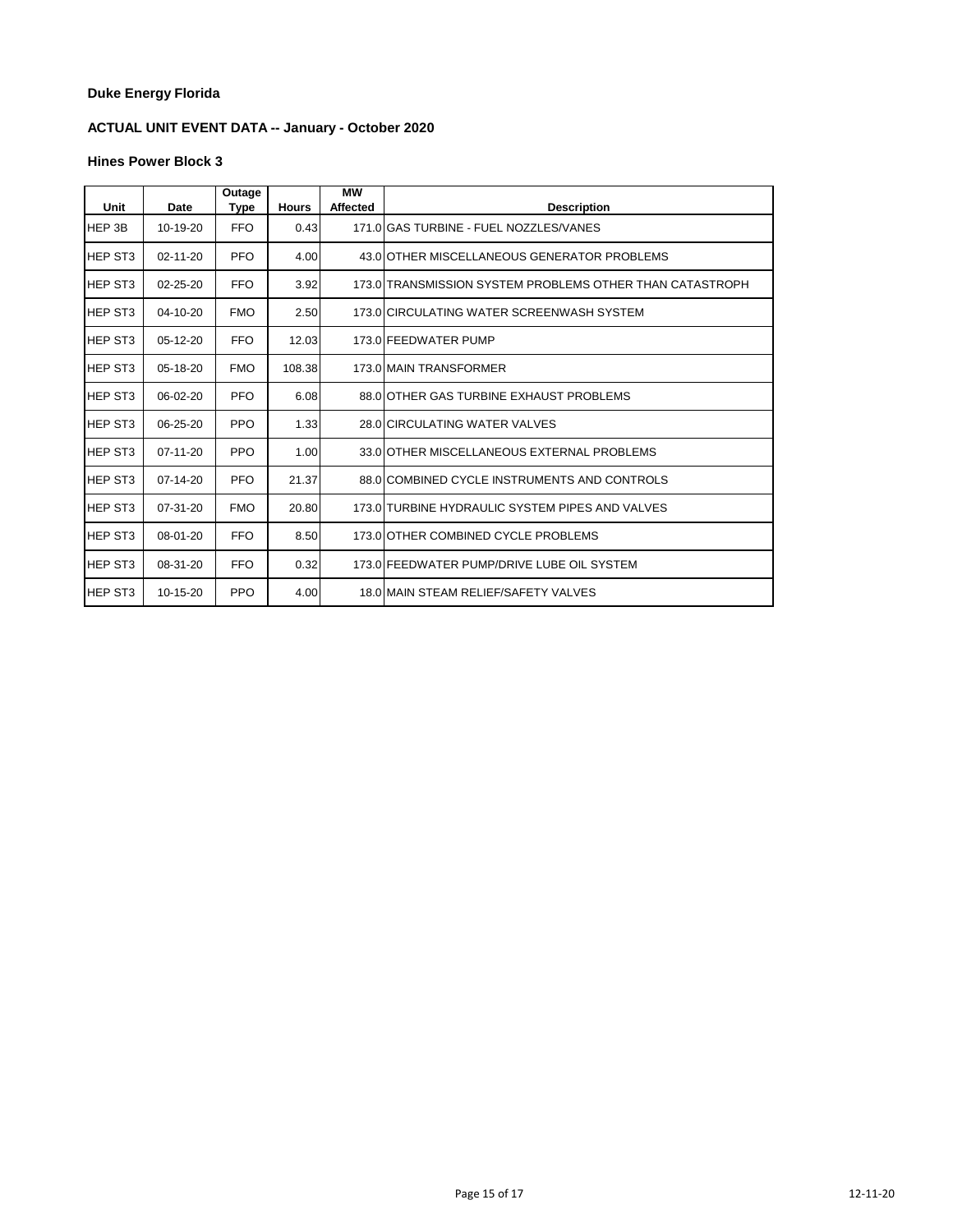# **ACTUAL UNIT EVENT DATA -- January - October 2020**

| Unit   | Date           | Outage<br>Type | <b>Hours</b> | <b>MW</b><br>Affected | <b>Description</b>                                       |
|--------|----------------|----------------|--------------|-----------------------|----------------------------------------------------------|
| HEP 4A | $01 - 25 - 20$ | <b>FFO</b>     | 16.85        |                       | 173.0 GAS TURBINE COMPRESSOR - BLEED VALVES              |
| HEP 4A | 03-03-20       | <b>FFO</b>     | 5.88         |                       | 173.0 OPERATOR ERROR                                     |
| HEP 4A | 03-03-20       | <b>FFO</b>     | 2.40         |                       | 173.0 OPERATOR ERROR                                     |
| HEP 4A | 03-04-20       | <b>FFO</b>     | 1.48         |                       | 173.0 OTHER TURBINE INSTRUMENT AND CONTROL PROBLEMS      |
| HEP 4A | 03-04-20       | <b>FFO</b>     | 11.23        |                       | 173.0 OTHER MISCELLANEOUS BALANCE OF PLANT PROBLEMS      |
| HEP 4A | 03-04-20       | <b>FFO</b>     | 4.13         |                       | 173.0 OTHER TURBINE INSTRUMENT AND CONTROL PROBLEMS      |
| HEP 4A | 03-04-20       | <b>FFO</b>     | 11.68        |                       | 173.0 OTHER TURBINE INSTRUMENT AND CONTROL PROBLEMS      |
| HEP 4A | 03-22-20       | <b>PFO</b>     | 3.00         |                       | 80.0 SERVICE WATER HEAT EXCHANGERS                       |
| HEP 4A | 03-29-20       | <b>FFO</b>     | 1.63         |                       | 173.0 GAS TURBINE CONTROL SYSTEM - LOGIC PROBLEMS        |
| HEP 4A | 04-02-20       | <b>FFO</b>     | 37.87        |                       | 173.0 TURBINE MAIN STOP VALVES                           |
| HEP 4A | 04-12-20       | <b>FFO</b>     | 4.50         |                       | 173.0 OTHER MISCELLANEOUS BALANCE OF PLANT PROBLEMS      |
| HEP 4A | 05-29-20       | <b>PPO</b>     | 9.00         |                       | 78.0 CONDENSER TUBE SHEET FOULING                        |
| HEP 4A | 07-01-20       | <b>FFO</b>     | 45.68        |                       | 173.0 LIGHTNING                                          |
| HEP 4A | 07-03-20       | <b>FFO</b>     | 28.20        |                       | 173.0 LIGHTNING                                          |
| HEP 4A | 07-04-20       | <b>FFO</b>     | 15.00        |                       | 173.0 LIGHTNING                                          |
| HEP 4A | 07-05-20       | <b>FFO</b>     | 9.75         |                       | 173.0 LIGHTNING                                          |
| HEP 4A | 07-06-20       | <b>FFO</b>     | 17.63        |                       | 173.0 LIGHTNING                                          |
| HEP 4A | 08-18-20       | <b>FFO</b>     | 63.18        |                       | 173.0 LIGHTNING                                          |
| HEP 4A | 10-12-20       | <b>FFO</b>     | 9.83         |                       | 173.0 TRANSMISSION SYSTEM PROBLEMS OTHER THAN CATASTROPH |
| HEP 4B | 03-03-20       | <b>FFO</b>     | 14.60        |                       | 172.0 OPERATOR ERROR                                     |
| HEP 4B | 03-04-20       | <b>FFO</b>     | 9.30         |                       | 172.0 OTHER TURBINE INSTRUMENT AND CONTROL PROBLEMS      |
| HEP 4B | 03-04-20       | <b>FFO</b>     | 22.85        |                       | 172.0 OTHER TURBINE INSTRUMENT AND CONTROL PROBLEMS      |
| HEP 4B | 03-22-20       | <b>PFO</b>     | 3.00         |                       | 79.0 SERVICE WATER HEAT EXCHANGERS                       |
| HEP 4B | 04-02-20       | <b>FFO</b>     | 37.30        |                       | 172.0 TURBINE MAIN STOP VALVES                           |
| HEP 4B | 04-12-20       | <b>FFO</b>     | 8.53         |                       | 172.0 OTHER MISCELLANEOUS BALANCE OF PLANT PROBLEMS      |
| HEP 4B | 04-13-20       | <b>FFO</b>     | 1.13         |                       | 172.0 FEEDWATER PUMP                                     |
| HEP 4B | 05-29-20       | <b>PPO</b>     | 9.00         |                       | 77.0 CONDENSER TUBE SHEET FOULING                        |